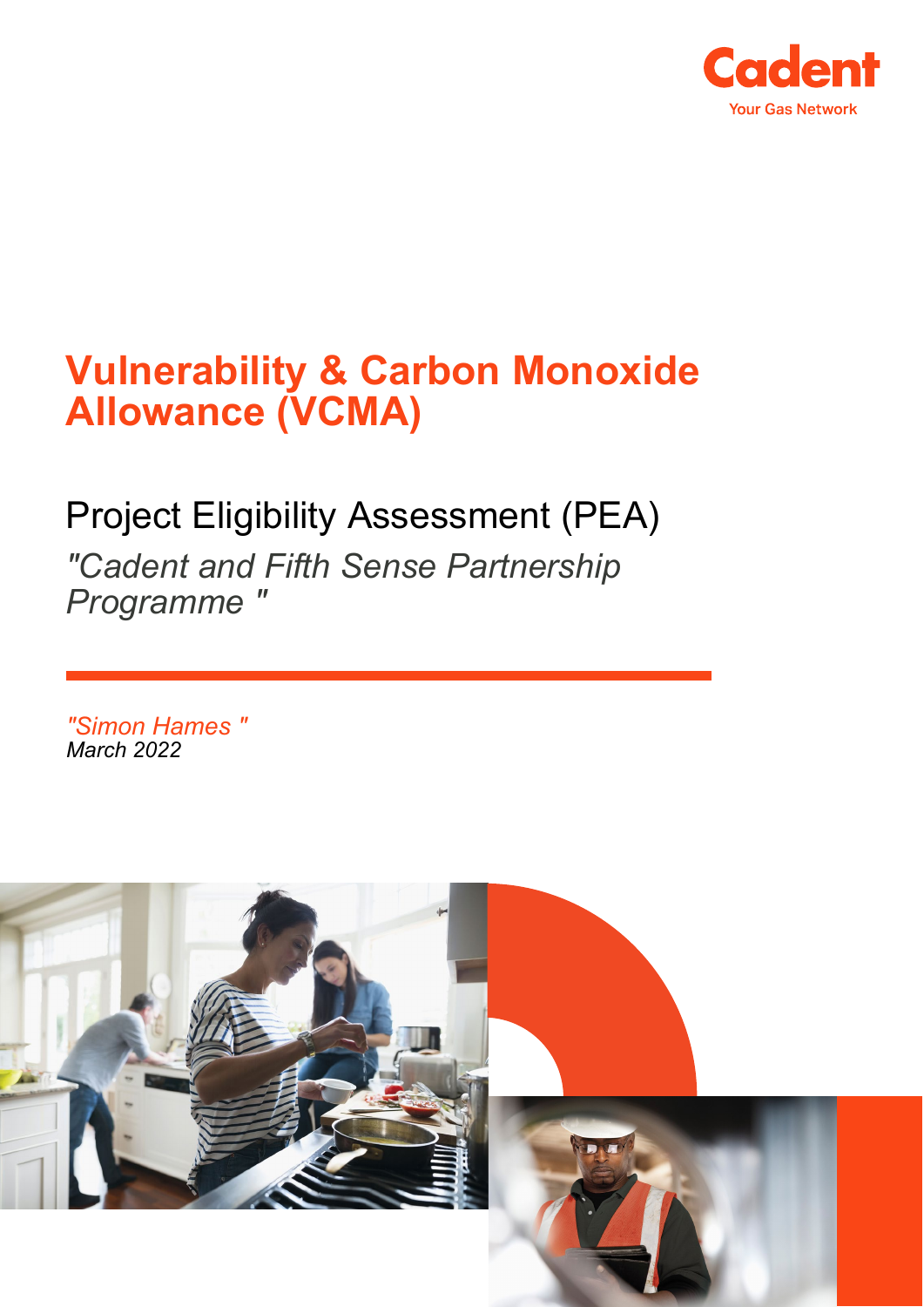

# **Gas Network Vulnerability & Carbon Monoxide Allowance (VCMA) Governance Document - Project Eligibility Criteria**

### **Section 1 - Eligibility criteria for company specific projects (other than condemned essential gas appliance repair and replacement)**

In order to qualify as a VCMA project, a project must:

|                                                                                                                             | <b>VCMA Eligibility Criteria</b>                                                                                                                                                                                       | <b>Criteria Satisfied (Yes/No)</b> |  |  |  |  |  |
|-----------------------------------------------------------------------------------------------------------------------------|------------------------------------------------------------------------------------------------------------------------------------------------------------------------------------------------------------------------|------------------------------------|--|--|--|--|--|
| a)                                                                                                                          | Have a positive, or forecasted positive Social Return on Investment<br>(SROI), including for the gas consumers funding the VCMA project;                                                                               | <b>Yes</b>                         |  |  |  |  |  |
| b)                                                                                                                          | Either:<br>Provide support to consumers in vulnerable situations, and relate<br>ι.<br>to energy safeguarding, or<br>Provide awareness on the dangers of CO, or<br>ii.<br>iii.<br>Reduce the risk of harm caused by CO; | <b>Yes</b>                         |  |  |  |  |  |
| C)                                                                                                                          | Have defined outcomes and the associated actions to achieve these;<br><b>Yes</b>                                                                                                                                       |                                    |  |  |  |  |  |
| d)                                                                                                                          | Go beyond activities that are funded through other price control<br><b>No</b><br>mechanism(s) or required through licence obligations; and                                                                             |                                    |  |  |  |  |  |
| e)                                                                                                                          | Not be delivered through other external funding sources directly accessed<br><b>No</b><br>by a GDN, including through other government (national, devolved or local)<br>funding.                                       |                                    |  |  |  |  |  |
| Section 2 - Eligibility criteria for company specific essential gas appliance servicing, repair and replacement<br>projects |                                                                                                                                                                                                                        |                                    |  |  |  |  |  |
|                                                                                                                             | In order to qualify as a VCMA project, unsafe pipework and essential gas appliance servicing, repair or replacement must<br>meet the following criteria:                                                               |                                    |  |  |  |  |  |
| a)                                                                                                                          | A GDN has to isolate and condemn unsafe pinework or an essential das                                                                                                                                                   | NΔ                                 |  |  |  |  |  |

| a) | A GDN has to isolate and condemn unsafe pipework or an essential gas<br>appliance following a supply interruption or as part of its emergency service<br>role:                                                   | <b>NA</b> |
|----|------------------------------------------------------------------------------------------------------------------------------------------------------------------------------------------------------------------|-----------|
|    | The household cannot afford to service, repair or replace the unsafe<br>pipework or essential gas appliance; and;                                                                                                | ΝA        |
| C) | Sufficient funding is not available from other sources (including national,<br>devolved or local government funding) to fund the unsafe pipework or<br>essential gas appliance servicing, repair or replacement. | ΝA        |

|    | Section 3 - Eligibility criteria for collaborative VCMA projects       |           |
|----|------------------------------------------------------------------------|-----------|
|    |                                                                        |           |
|    | In order to qualify as a collaborative VCMA project, a project must:   |           |
|    |                                                                        |           |
|    |                                                                        |           |
| a) | Meet the above company specific and boiler repair and replace (if      | <b>NA</b> |
|    | applicable) project eligibility criteria;                              |           |
|    |                                                                        |           |
| b) | Have the potential to benefit consumers on the participating networks; | <b>NA</b> |
|    | and                                                                    |           |
|    |                                                                        |           |
|    |                                                                        |           |
| C) | Involve two, or more, gas distribution companies.                      | <b>NA</b> |
|    |                                                                        |           |

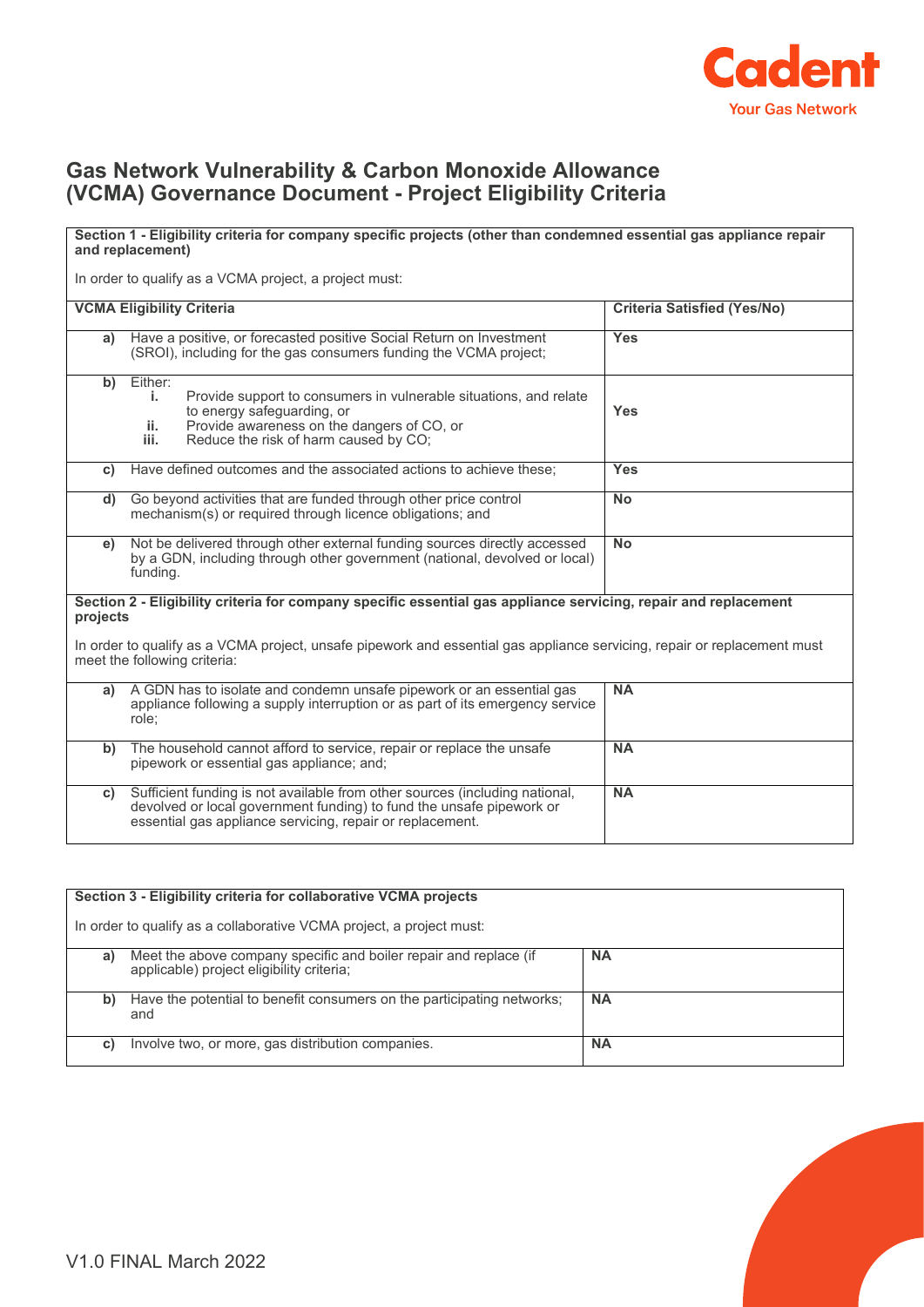

# **Gas Network Vulnerability and Carbon Monoxide Allowance (VCMA) Governance Document - Project Registration Table 2**

| <b>Information Required</b>                                              | <b>Description</b>                                                                                                                                                                                                                                                                                                                                                                                                                                                                                                                                                                                                                                                                                                                                                                                                                                                                                                                                                                                                                   |
|--------------------------------------------------------------------------|--------------------------------------------------------------------------------------------------------------------------------------------------------------------------------------------------------------------------------------------------------------------------------------------------------------------------------------------------------------------------------------------------------------------------------------------------------------------------------------------------------------------------------------------------------------------------------------------------------------------------------------------------------------------------------------------------------------------------------------------------------------------------------------------------------------------------------------------------------------------------------------------------------------------------------------------------------------------------------------------------------------------------------------|
| <b>Project Title</b>                                                     | Cadent and Fifth Sense Partnership Programme                                                                                                                                                                                                                                                                                                                                                                                                                                                                                                                                                                                                                                                                                                                                                                                                                                                                                                                                                                                         |
| <b>Funding GDN(s)</b>                                                    | Cadent                                                                                                                                                                                                                                                                                                                                                                                                                                                                                                                                                                                                                                                                                                                                                                                                                                                                                                                                                                                                                               |
| Role of GDN(s)<br><b>*For Collaborative</b><br><b>VCMA Projects only</b> | <b>NA</b>                                                                                                                                                                                                                                                                                                                                                                                                                                                                                                                                                                                                                                                                                                                                                                                                                                                                                                                                                                                                                            |
| <b>Date of PEA</b><br><b>Submission</b>                                  | 10/03/2022                                                                                                                                                                                                                                                                                                                                                                                                                                                                                                                                                                                                                                                                                                                                                                                                                                                                                                                                                                                                                           |
| <b>VCMA Project Contact</b><br>Name, email and<br><b>Number</b>          | Simon Hames<br>Simon.hames@cadentgas.com<br>07908 898094                                                                                                                                                                                                                                                                                                                                                                                                                                                                                                                                                                                                                                                                                                                                                                                                                                                                                                                                                                             |
| <b>Total Cost (£k)</b>                                                   | £745,661.48                                                                                                                                                                                                                                                                                                                                                                                                                                                                                                                                                                                                                                                                                                                                                                                                                                                                                                                                                                                                                          |
| <b>Total VCMA Funding</b><br><b>Required (£k)</b>                        | £471,300                                                                                                                                                                                                                                                                                                                                                                                                                                                                                                                                                                                                                                                                                                                                                                                                                                                                                                                                                                                                                             |
|                                                                          | Note: the costs are based on a three year programme at 157,100 / year.                                                                                                                                                                                                                                                                                                                                                                                                                                                                                                                                                                                                                                                                                                                                                                                                                                                                                                                                                               |
| Problem(s)                                                               | The Partnership will develop a comprehensive support, safety and wellbeing service for people living with<br>smell and taste disorders including the growing number living with Long Covid symptoms, enabling people to<br>stay safe and well in their own homes.                                                                                                                                                                                                                                                                                                                                                                                                                                                                                                                                                                                                                                                                                                                                                                    |
|                                                                          | There is a need to engage with people and communities who are traditionally harder to reach and therefore<br>may find difficulty in accessing specialist health care services. These include people whose first language is<br>not English, people living in relatively isolated rural communities and those experiencing severe financial<br>hardship. Further, the incidence of smell loss increases with age and people from BAME communities have<br>been disproportionately affected by Covid-19.                                                                                                                                                                                                                                                                                                                                                                                                                                                                                                                               |
|                                                                          | Older people who lose their sense of smell as the result of the ageing process and those who experience<br>smell loss as the result of neurodegenerative diseases such as Parkinson's and Alzhemer's will be an<br>important target group for the programme.                                                                                                                                                                                                                                                                                                                                                                                                                                                                                                                                                                                                                                                                                                                                                                         |
|                                                                          | Fifth Sense's clinical partners provide anecdotal evidence that older people, and their carers, can often be<br>unaware that their sense of smell has deteriorated. This potentially makes them more vulnerable to gas<br>leaks. At least one news report about a gas explosion in recent years where an older person was injured or<br>killed suggested that neighbours were aware of a smell of gas, but that the occupant of the house may not<br>have been <sup>1</sup> This is an issue that the Partnership will work to tackle, in conjunction with the Fire and Rescue<br>Service, by increasing awareness amongst the wider public that the sense of smell can naturally deteriorate<br>with age, and provide information, resources and tools to ensure people can monitor their sense of smell and<br>take practical steps to keep themselves and their families safe at home, for example the 'scratch and sniff'<br>cards developed by Cadent and Fifth Sense to support people with identifying if they can smell gas. |
|                                                                          | There is a growing number of people with Long Covid. Clinical researchers are rapidly learning more about<br>Long Covid and the NHS is undertaking a number of studies. Fifth Sense is a member of a national Long<br>Covid Steering Group and has supported a recent NIHR application led by Prof Carl Philpott. "People of all<br>ages and backgrounds, irrespective of severity of the initial infection, can experience Ongoing Symptomatic<br>Covid-19 and Post COVID-19 Syndrome, also known as Long COVID." <sup>2</sup> Long COVID is described as "a<br>multi-system condition with a wide range of debilitating symptoms" including psychological and cognitive<br>symptoms as well as physical symptoms including loss of smell and taste.                                                                                                                                                                                                                                                                                |
|                                                                          | Research shows the "risk [of major adverse events with Long-COVID] was greater for those who were less<br>than 70 years old and from ethnic minority groups." $3$ The study shows that there were some 862,000 people<br>with Long-COVID symptoms after 12 weeks and 321,000 people still affected 12 months after initial infection                                                                                                                                                                                                                                                                                                                                                                                                                                                                                                                                                                                                                                                                                                 |

<span id="page-2-0"></span><sup>1</sup> .https://www.mirror.co.uk/news/uk-news/there-bang-dramatic-scenes-house-11674353

<span id="page-2-1"></span><sup>2</sup> "Long COVID: The NHS Plan for 2021/22" Version 1, June 2021, PAR C1312.

<span id="page-2-2"></span><sup>3</sup> <http://bmj.com/content/372bmj.n693>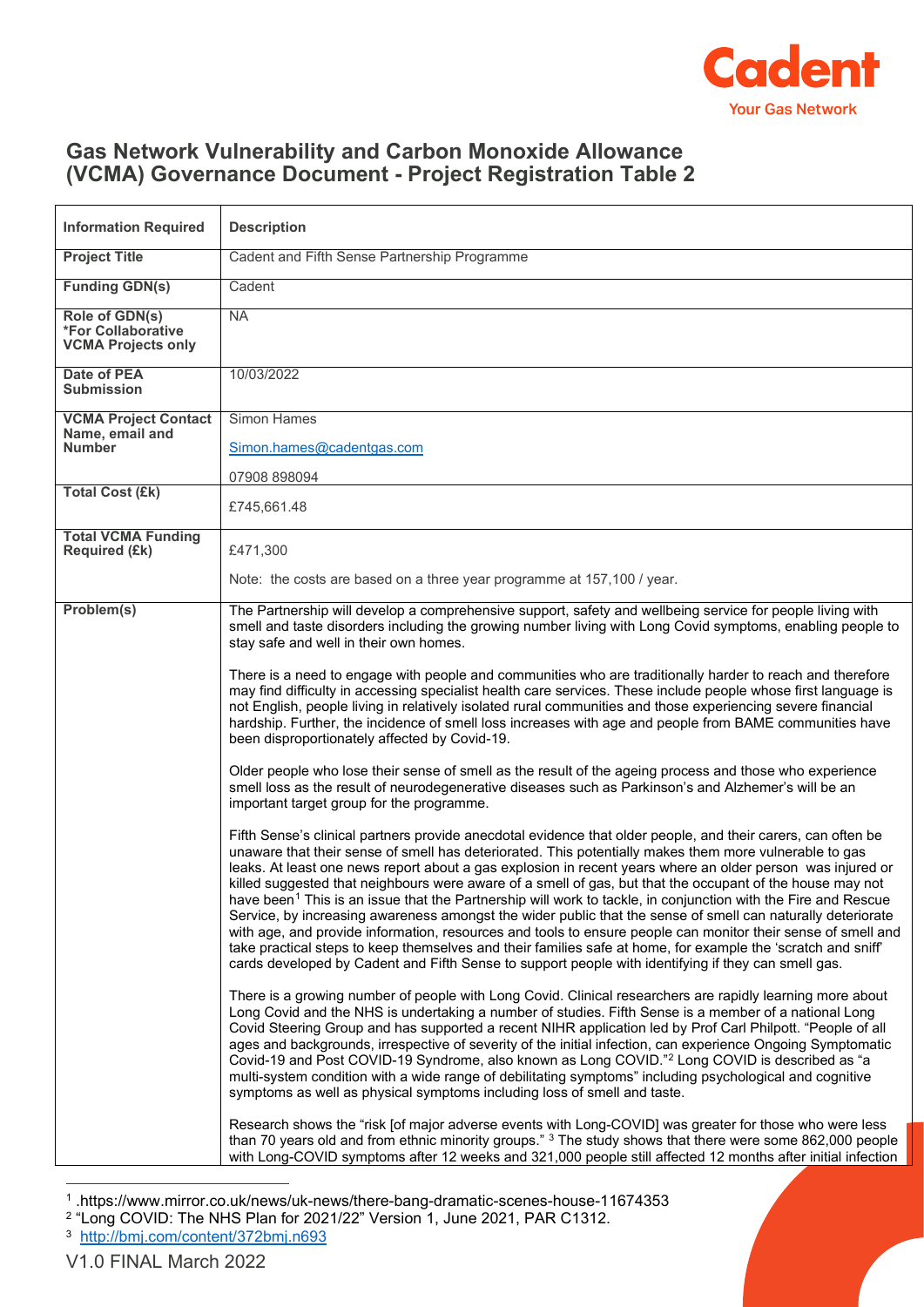

|                             | and diagnosis. Alarmingly, these numbers will continue to grow as more people have been diagnosed with<br>Covid-19 since the study was conducted.                                                                                                                                                                                                                                                                                                                                                                                                                                                                                                                                                                                    |  |  |  |  |
|-----------------------------|--------------------------------------------------------------------------------------------------------------------------------------------------------------------------------------------------------------------------------------------------------------------------------------------------------------------------------------------------------------------------------------------------------------------------------------------------------------------------------------------------------------------------------------------------------------------------------------------------------------------------------------------------------------------------------------------------------------------------------------|--|--|--|--|
|                             | People living with smell and taste disorders as a result of Long-COVID form a new community within the<br>overall number of people affected by smell and taste disorders. It was suggested (before Long-COVID<br>syndrome) that some 5% of the UK population are affected by smell disorders <sup>4</sup> , which equates to around 3<br>million people. An estimated 250,000 people have persistent smell and taste disorders resulting from COVID-<br>19.                                                                                                                                                                                                                                                                          |  |  |  |  |
|                             | Through the proposed Partnership, Cadent and Fifth Sense will aim to empower people and enable them to<br>become more self-reliant in self-managing their symptoms thus reducing the burden on the NHS. We will<br>promote safety at home and encourage people with smell and taste disorders to register with the Priority<br>Services Register, promote related products such as the locking cooker valve, become more aware of the<br>dangers of carbon monoxide and the actions they should take to protect their homes, family and friends. The<br>programme will also extend its awareness to include fuel poor and energy efficiency initiatives.                                                                             |  |  |  |  |
| <b>Scope and Objectives</b> | The proposed Partnership between Cadent and Fifth Sense will deliver a pioneering and transformational<br>three year programme of activity around the crucial role that our senses of smell and taste play in our safety,<br>quality of life and wellbeing. Working in alignment with Cadent's Customer Vulnerability Strategy, the<br>programme will enable customers across Cadent's operational areas to stay safe and well in their own<br>homes.                                                                                                                                                                                                                                                                                |  |  |  |  |
|                             | <b>Programme Objective</b>                                                                                                                                                                                                                                                                                                                                                                                                                                                                                                                                                                                                                                                                                                           |  |  |  |  |
|                             | The key objective is to support people who may be unable to smell gas or smoke and who are therefore<br>found to be in a vulnerable situation as a result. This includes increasing awareness of the fact that the<br>sense of smell can deteriorate with age and with some neurodegenerative diseases, and that individuals or<br>their carers can be unaware of this.                                                                                                                                                                                                                                                                                                                                                              |  |  |  |  |
|                             | With the support of Cadent, Fifth Sense will establish a series of Hubs which focus on providing support and<br>information for those with smell and taste disorders.                                                                                                                                                                                                                                                                                                                                                                                                                                                                                                                                                                |  |  |  |  |
|                             | A summary of research findings regarding the number of people affected by anosmia and related disorders is<br>provided in Appendix One along with difficulties and fears common to many people living with anosmia and<br>related disorders.                                                                                                                                                                                                                                                                                                                                                                                                                                                                                         |  |  |  |  |
|                             | There are two core strands of activity included in the programme                                                                                                                                                                                                                                                                                                                                                                                                                                                                                                                                                                                                                                                                     |  |  |  |  |
|                             | The first national smell and taste support and information service linking with the Priority Services<br>1.<br>Register, carbon monoxide awareness and fuel poor and energy efficiency initiatives, as well as<br>additional supporting products including the use and distribution of natural gas detectors<br>2. A national engagement and education programme, which will also be open to Cadent employees                                                                                                                                                                                                                                                                                                                        |  |  |  |  |
|                             | Strategic development, capacity building and education                                                                                                                                                                                                                                                                                                                                                                                                                                                                                                                                                                                                                                                                               |  |  |  |  |
|                             | With support from the Cadent Partnership, Fifth Sense will develop the first national support, safety and<br>national wellbeing service for people with anosmia and other smell and taste disorders <sup>5</sup> . The support<br>network will link together a range of support including virtual meetings and self-help groups offering formal<br>and informal peer to peer support in each region. As the network reaches out to more people with smell and<br>taste disorders, it will increase awareness and promote the Priority Services Register. In addition, the<br>network will also increase awareness around the dangers of carbon monoxide and support the promotion of<br>fuel poor and energy efficiency initiatives. |  |  |  |  |
|                             | With Cadent's support, Fifth Sense will provide the following services:                                                                                                                                                                                                                                                                                                                                                                                                                                                                                                                                                                                                                                                              |  |  |  |  |

<span id="page-3-0"></span><sup>4</sup> "Smell and Taste Disorders", NHS University Hospitals, Birmingham, undated, P118\_03 Smell and Taste Disorders, downloaded on 23 August 2021 from

www.uhb.nhs.uk/Downloads/pdf/PiSmellTasteDisorders.pdf

<span id="page-3-1"></span><sup>3</sup> "Following treatment, I am able to smell again much of the time …. I can smell gas, if the burner on the stove didn't turn on correctly, or paint, if a hallway is newly painted. I can smell if milk has gone sour. If I can smell these things I can protect myself from them better." Reported by patient and cited in "Barriers to effective health care for patients who have smell or taste disorders", S Ball *et al*, Clinical Otolaryngology, 4 June 2021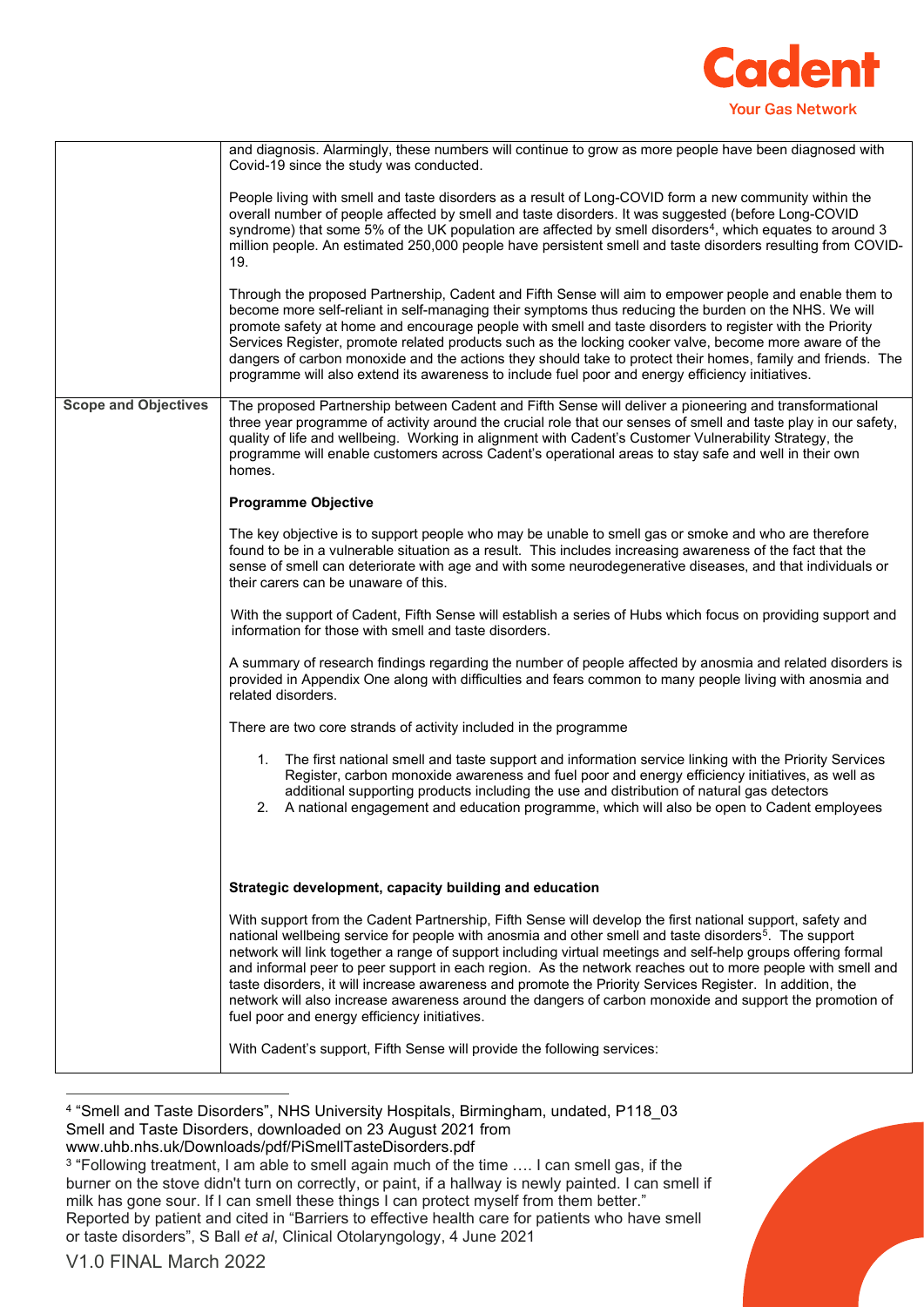

| Establish the first national smell and taste information and support service<br>$\bullet$<br>Provide regular peer to peer support and self-help group meetings in each region (subject to<br>Covid-19 restrictions)<br>Develop additional information resources for those with anosmia and other smell and taste<br>$\bullet$<br>disorders (including those linked with Long Covid as a long-term condition caused by the Covid-<br>19 virus)<br>Pilot additional online support including opportunities to discuss important issues such as safety<br>$\bullet$<br>in the home, nutrition and healthy eating, and helping a young child with congenital anosmia<br>cope in both the early years and in later years<br>Introduce an innovative education programme for health and care professionals to ensure<br>greater awareness of the needs of both children and adults affected by anosmia and other<br>smell and taste disorders.<br>It is also important to set out what the Partnership will not cover. It will not:<br>• Promote or sell alternative or holistic therapies that do not have a research-backed evidence<br>base<br>Provide individual diagnosis or medical treatment<br>Sell or promote commercial products or services, including private clinics<br>The Partnership will enable Cadent and the charity to be recognised for their commitment to giving practical<br>support and advice to individuals and their families at risk through anosmia and related smell and taste<br>disorders.<br>With the support of Cadent, Fifth Sense will link with researchers from University College London, University<br>of East Anglia and other institutions to develop proposals for digital sensory technologies aimed at making a<br>measurable difference to the safety and well-being of people affected by impaired smell and taste.<br>Further, Fifth Sense will undertake the first national survey of smell and taste disorders. This will help to<br>establish the number of people affected by these hidden disorders, how they affect people at different ages<br>and from different backgrounds as well as the impact of the conditions on quality of life including mental well-<br>being. The Cadent partnership will support this major study.<br>Through the Partnership, Fifth Sense will support Cadent in developing a colleague and extended operational<br>partner training programme to provide an overall awareness of anosmia, related safety issues and how the<br>business can work to continually safeguard customers and others by taking appropriate actions. The training<br>programme will be delivered through a blend or face-face and online content. The programme will become<br>an annual training model completion requirement.<br>In addition, staff at Cadent and its wider operational partner network will be offered opportunities for<br>education and personal development. These will include experiential learning through training sessions<br>based on smell testing and rehabilitation using carefully selected fragrances and also food and nutrition<br>workshops. The sessions will also look at the causes of smell and taste loss, safety issues, impact on quality<br>of life, current treatments and an overview of current research.<br>Cadent staff who have undertaken an initial training course would be invited to become Smell and Taste<br>Champions in their own communities. They can volunteer to join Fifth Sense to 'meet and greet' people<br>attending face to face events.<br>Cadent staff will be able to take part in fundraising activities to support Fifth Sense; these can range from<br>events such as running, cycling and swimming which promote fitness and health as well as fun activities such<br>as cake making, 'dress up Fridays', quiz nights and a 'Fifth Sense Dinner and Auction'. We can tailor any of<br>these activities to the interests of the staff team and we can also support members of the team in any fun<br>challenges or events they want to undertake themselves. There are potential benefits in terms of personal<br>development and in team building for members of the Cadent staff team.<br>Working with Cadent's support, Fifth Sense will reach more people affected by anosmia and other smell and<br>taste disorders. There will be more support for them and their families and Fifth Sense will encourage greater<br>self-management of their condition.<br>A marketing and communications strategy will be developed to help increase the reach of the programme,<br>share successes and disseminate findings. Target audiences will include clinicians and their professional<br>bodies, such as the Royal Colleges, relevant 3 <sup>rd</sup> sector organisations and national and local press.<br>Presentations at the Ofgem Annual Showcase event will be an opportunity to share the success of the<br>programme and engage other potential partners such as the other GDNs and fire and rescue services. |  |
|------------------------------------------------------------------------------------------------------------------------------------------------------------------------------------------------------------------------------------------------------------------------------------------------------------------------------------------------------------------------------------------------------------------------------------------------------------------------------------------------------------------------------------------------------------------------------------------------------------------------------------------------------------------------------------------------------------------------------------------------------------------------------------------------------------------------------------------------------------------------------------------------------------------------------------------------------------------------------------------------------------------------------------------------------------------------------------------------------------------------------------------------------------------------------------------------------------------------------------------------------------------------------------------------------------------------------------------------------------------------------------------------------------------------------------------------------------------------------------------------------------------------------------------------------------------------------------------------------------------------------------------------------------------------------------------------------------------------------------------------------------------------------------------------------------------------------------------------------------------------------------------------------------------------------------------------------------------------------------------------------------------------------------------------------------------------------------------------------------------------------------------------------------------------------------------------------------------------------------------------------------------------------------------------------------------------------------------------------------------------------------------------------------------------------------------------------------------------------------------------------------------------------------------------------------------------------------------------------------------------------------------------------------------------------------------------------------------------------------------------------------------------------------------------------------------------------------------------------------------------------------------------------------------------------------------------------------------------------------------------------------------------------------------------------------------------------------------------------------------------------------------------------------------------------------------------------------------------------------------------------------------------------------------------------------------------------------------------------------------------------------------------------------------------------------------------------------------------------------------------------------------------------------------------------------------------------------------------------------------------------------------------------------------------------------------------------------------------------------------------------------------------------------------------------------------------------------------------------------------------------------------------------------------------------------------------------------------------------------------------------------------------------------------------------------------------------------------------------------------------------------------------------------------------------------------------------------------------------------------------------------------------------------------------------------------------------------------------------------------------------------------------------------------------------------------------------------------------------------------------------------------------------------------------------------------------------------------------------------------------------------------------------------------------------------------------------------------------------------------------------------------------------------------------------------------------------------------------------------------------------------------------------------------------------------------------------------------------------------------------------------------------------------------------------------|--|
|                                                                                                                                                                                                                                                                                                                                                                                                                                                                                                                                                                                                                                                                                                                                                                                                                                                                                                                                                                                                                                                                                                                                                                                                                                                                                                                                                                                                                                                                                                                                                                                                                                                                                                                                                                                                                                                                                                                                                                                                                                                                                                                                                                                                                                                                                                                                                                                                                                                                                                                                                                                                                                                                                                                                                                                                                                                                                                                                                                                                                                                                                                                                                                                                                                                                                                                                                                                                                                                                                                                                                                                                                                                                                                                                                                                                                                                                                                                                                                                                                                                                                                                                                                                                                                                                                                                                                                                                                                                                                                                                                                                                                                                                                                                                                                                                                                                                                                                                                                                                                                                            |  |
|                                                                                                                                                                                                                                                                                                                                                                                                                                                                                                                                                                                                                                                                                                                                                                                                                                                                                                                                                                                                                                                                                                                                                                                                                                                                                                                                                                                                                                                                                                                                                                                                                                                                                                                                                                                                                                                                                                                                                                                                                                                                                                                                                                                                                                                                                                                                                                                                                                                                                                                                                                                                                                                                                                                                                                                                                                                                                                                                                                                                                                                                                                                                                                                                                                                                                                                                                                                                                                                                                                                                                                                                                                                                                                                                                                                                                                                                                                                                                                                                                                                                                                                                                                                                                                                                                                                                                                                                                                                                                                                                                                                                                                                                                                                                                                                                                                                                                                                                                                                                                                                            |  |
|                                                                                                                                                                                                                                                                                                                                                                                                                                                                                                                                                                                                                                                                                                                                                                                                                                                                                                                                                                                                                                                                                                                                                                                                                                                                                                                                                                                                                                                                                                                                                                                                                                                                                                                                                                                                                                                                                                                                                                                                                                                                                                                                                                                                                                                                                                                                                                                                                                                                                                                                                                                                                                                                                                                                                                                                                                                                                                                                                                                                                                                                                                                                                                                                                                                                                                                                                                                                                                                                                                                                                                                                                                                                                                                                                                                                                                                                                                                                                                                                                                                                                                                                                                                                                                                                                                                                                                                                                                                                                                                                                                                                                                                                                                                                                                                                                                                                                                                                                                                                                                                            |  |
|                                                                                                                                                                                                                                                                                                                                                                                                                                                                                                                                                                                                                                                                                                                                                                                                                                                                                                                                                                                                                                                                                                                                                                                                                                                                                                                                                                                                                                                                                                                                                                                                                                                                                                                                                                                                                                                                                                                                                                                                                                                                                                                                                                                                                                                                                                                                                                                                                                                                                                                                                                                                                                                                                                                                                                                                                                                                                                                                                                                                                                                                                                                                                                                                                                                                                                                                                                                                                                                                                                                                                                                                                                                                                                                                                                                                                                                                                                                                                                                                                                                                                                                                                                                                                                                                                                                                                                                                                                                                                                                                                                                                                                                                                                                                                                                                                                                                                                                                                                                                                                                            |  |
|                                                                                                                                                                                                                                                                                                                                                                                                                                                                                                                                                                                                                                                                                                                                                                                                                                                                                                                                                                                                                                                                                                                                                                                                                                                                                                                                                                                                                                                                                                                                                                                                                                                                                                                                                                                                                                                                                                                                                                                                                                                                                                                                                                                                                                                                                                                                                                                                                                                                                                                                                                                                                                                                                                                                                                                                                                                                                                                                                                                                                                                                                                                                                                                                                                                                                                                                                                                                                                                                                                                                                                                                                                                                                                                                                                                                                                                                                                                                                                                                                                                                                                                                                                                                                                                                                                                                                                                                                                                                                                                                                                                                                                                                                                                                                                                                                                                                                                                                                                                                                                                            |  |
|                                                                                                                                                                                                                                                                                                                                                                                                                                                                                                                                                                                                                                                                                                                                                                                                                                                                                                                                                                                                                                                                                                                                                                                                                                                                                                                                                                                                                                                                                                                                                                                                                                                                                                                                                                                                                                                                                                                                                                                                                                                                                                                                                                                                                                                                                                                                                                                                                                                                                                                                                                                                                                                                                                                                                                                                                                                                                                                                                                                                                                                                                                                                                                                                                                                                                                                                                                                                                                                                                                                                                                                                                                                                                                                                                                                                                                                                                                                                                                                                                                                                                                                                                                                                                                                                                                                                                                                                                                                                                                                                                                                                                                                                                                                                                                                                                                                                                                                                                                                                                                                            |  |
|                                                                                                                                                                                                                                                                                                                                                                                                                                                                                                                                                                                                                                                                                                                                                                                                                                                                                                                                                                                                                                                                                                                                                                                                                                                                                                                                                                                                                                                                                                                                                                                                                                                                                                                                                                                                                                                                                                                                                                                                                                                                                                                                                                                                                                                                                                                                                                                                                                                                                                                                                                                                                                                                                                                                                                                                                                                                                                                                                                                                                                                                                                                                                                                                                                                                                                                                                                                                                                                                                                                                                                                                                                                                                                                                                                                                                                                                                                                                                                                                                                                                                                                                                                                                                                                                                                                                                                                                                                                                                                                                                                                                                                                                                                                                                                                                                                                                                                                                                                                                                                                            |  |
|                                                                                                                                                                                                                                                                                                                                                                                                                                                                                                                                                                                                                                                                                                                                                                                                                                                                                                                                                                                                                                                                                                                                                                                                                                                                                                                                                                                                                                                                                                                                                                                                                                                                                                                                                                                                                                                                                                                                                                                                                                                                                                                                                                                                                                                                                                                                                                                                                                                                                                                                                                                                                                                                                                                                                                                                                                                                                                                                                                                                                                                                                                                                                                                                                                                                                                                                                                                                                                                                                                                                                                                                                                                                                                                                                                                                                                                                                                                                                                                                                                                                                                                                                                                                                                                                                                                                                                                                                                                                                                                                                                                                                                                                                                                                                                                                                                                                                                                                                                                                                                                            |  |
|                                                                                                                                                                                                                                                                                                                                                                                                                                                                                                                                                                                                                                                                                                                                                                                                                                                                                                                                                                                                                                                                                                                                                                                                                                                                                                                                                                                                                                                                                                                                                                                                                                                                                                                                                                                                                                                                                                                                                                                                                                                                                                                                                                                                                                                                                                                                                                                                                                                                                                                                                                                                                                                                                                                                                                                                                                                                                                                                                                                                                                                                                                                                                                                                                                                                                                                                                                                                                                                                                                                                                                                                                                                                                                                                                                                                                                                                                                                                                                                                                                                                                                                                                                                                                                                                                                                                                                                                                                                                                                                                                                                                                                                                                                                                                                                                                                                                                                                                                                                                                                                            |  |
|                                                                                                                                                                                                                                                                                                                                                                                                                                                                                                                                                                                                                                                                                                                                                                                                                                                                                                                                                                                                                                                                                                                                                                                                                                                                                                                                                                                                                                                                                                                                                                                                                                                                                                                                                                                                                                                                                                                                                                                                                                                                                                                                                                                                                                                                                                                                                                                                                                                                                                                                                                                                                                                                                                                                                                                                                                                                                                                                                                                                                                                                                                                                                                                                                                                                                                                                                                                                                                                                                                                                                                                                                                                                                                                                                                                                                                                                                                                                                                                                                                                                                                                                                                                                                                                                                                                                                                                                                                                                                                                                                                                                                                                                                                                                                                                                                                                                                                                                                                                                                                                            |  |
|                                                                                                                                                                                                                                                                                                                                                                                                                                                                                                                                                                                                                                                                                                                                                                                                                                                                                                                                                                                                                                                                                                                                                                                                                                                                                                                                                                                                                                                                                                                                                                                                                                                                                                                                                                                                                                                                                                                                                                                                                                                                                                                                                                                                                                                                                                                                                                                                                                                                                                                                                                                                                                                                                                                                                                                                                                                                                                                                                                                                                                                                                                                                                                                                                                                                                                                                                                                                                                                                                                                                                                                                                                                                                                                                                                                                                                                                                                                                                                                                                                                                                                                                                                                                                                                                                                                                                                                                                                                                                                                                                                                                                                                                                                                                                                                                                                                                                                                                                                                                                                                            |  |
|                                                                                                                                                                                                                                                                                                                                                                                                                                                                                                                                                                                                                                                                                                                                                                                                                                                                                                                                                                                                                                                                                                                                                                                                                                                                                                                                                                                                                                                                                                                                                                                                                                                                                                                                                                                                                                                                                                                                                                                                                                                                                                                                                                                                                                                                                                                                                                                                                                                                                                                                                                                                                                                                                                                                                                                                                                                                                                                                                                                                                                                                                                                                                                                                                                                                                                                                                                                                                                                                                                                                                                                                                                                                                                                                                                                                                                                                                                                                                                                                                                                                                                                                                                                                                                                                                                                                                                                                                                                                                                                                                                                                                                                                                                                                                                                                                                                                                                                                                                                                                                                            |  |
|                                                                                                                                                                                                                                                                                                                                                                                                                                                                                                                                                                                                                                                                                                                                                                                                                                                                                                                                                                                                                                                                                                                                                                                                                                                                                                                                                                                                                                                                                                                                                                                                                                                                                                                                                                                                                                                                                                                                                                                                                                                                                                                                                                                                                                                                                                                                                                                                                                                                                                                                                                                                                                                                                                                                                                                                                                                                                                                                                                                                                                                                                                                                                                                                                                                                                                                                                                                                                                                                                                                                                                                                                                                                                                                                                                                                                                                                                                                                                                                                                                                                                                                                                                                                                                                                                                                                                                                                                                                                                                                                                                                                                                                                                                                                                                                                                                                                                                                                                                                                                                                            |  |
|                                                                                                                                                                                                                                                                                                                                                                                                                                                                                                                                                                                                                                                                                                                                                                                                                                                                                                                                                                                                                                                                                                                                                                                                                                                                                                                                                                                                                                                                                                                                                                                                                                                                                                                                                                                                                                                                                                                                                                                                                                                                                                                                                                                                                                                                                                                                                                                                                                                                                                                                                                                                                                                                                                                                                                                                                                                                                                                                                                                                                                                                                                                                                                                                                                                                                                                                                                                                                                                                                                                                                                                                                                                                                                                                                                                                                                                                                                                                                                                                                                                                                                                                                                                                                                                                                                                                                                                                                                                                                                                                                                                                                                                                                                                                                                                                                                                                                                                                                                                                                                                            |  |
|                                                                                                                                                                                                                                                                                                                                                                                                                                                                                                                                                                                                                                                                                                                                                                                                                                                                                                                                                                                                                                                                                                                                                                                                                                                                                                                                                                                                                                                                                                                                                                                                                                                                                                                                                                                                                                                                                                                                                                                                                                                                                                                                                                                                                                                                                                                                                                                                                                                                                                                                                                                                                                                                                                                                                                                                                                                                                                                                                                                                                                                                                                                                                                                                                                                                                                                                                                                                                                                                                                                                                                                                                                                                                                                                                                                                                                                                                                                                                                                                                                                                                                                                                                                                                                                                                                                                                                                                                                                                                                                                                                                                                                                                                                                                                                                                                                                                                                                                                                                                                                                            |  |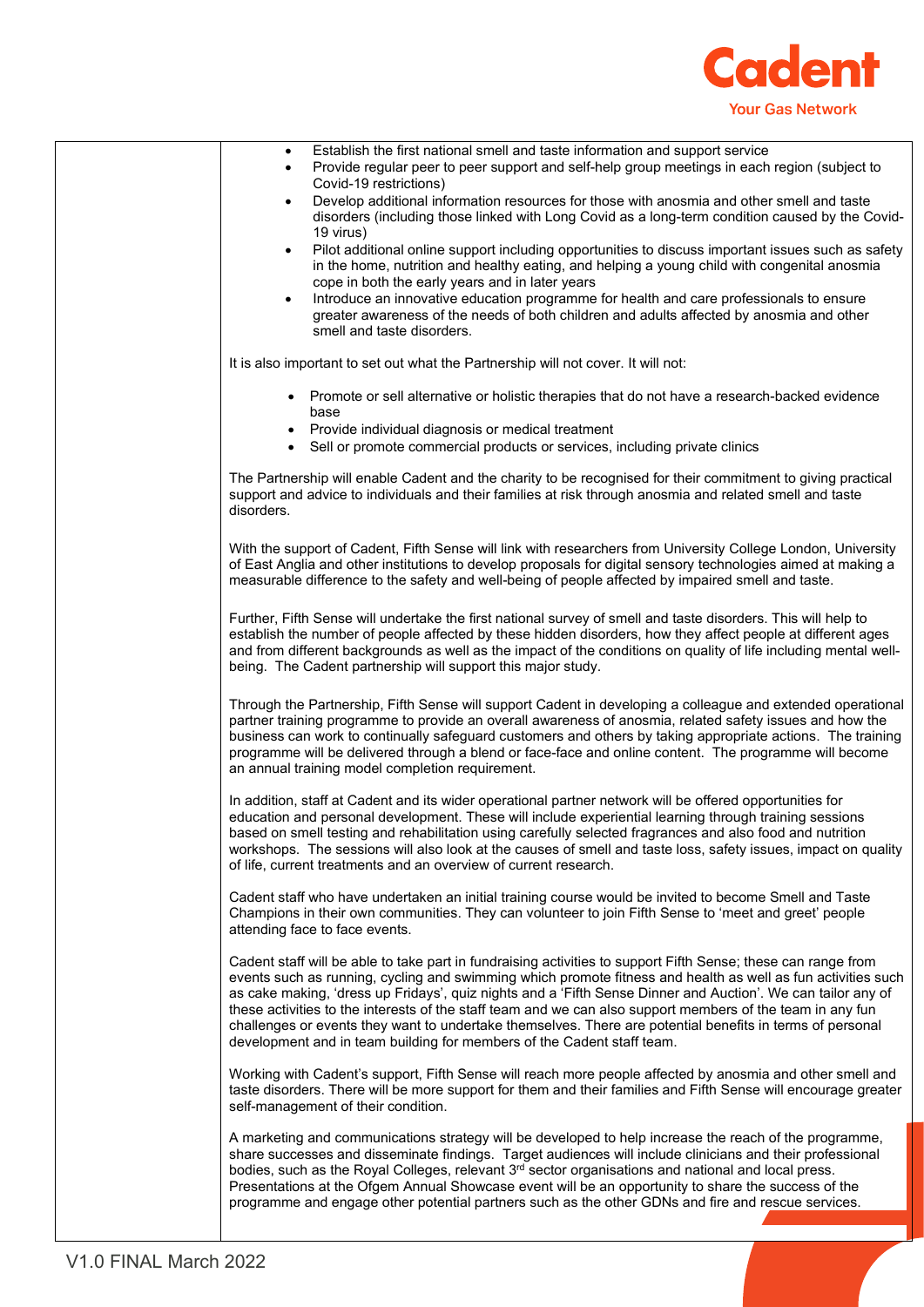

| <b>Education, training and professional development</b>                                                                                                                                                                                                                                                                                                          |                                                                                                                                                                                                                                                                                                                                                                                                                                                                                                                       |                                                                                                                                                                          |  |  |
|------------------------------------------------------------------------------------------------------------------------------------------------------------------------------------------------------------------------------------------------------------------------------------------------------------------------------------------------------------------|-----------------------------------------------------------------------------------------------------------------------------------------------------------------------------------------------------------------------------------------------------------------------------------------------------------------------------------------------------------------------------------------------------------------------------------------------------------------------------------------------------------------------|--------------------------------------------------------------------------------------------------------------------------------------------------------------------------|--|--|
| The education strand of the first year of our programme will focus on providing general information on the<br>impact of anosmia and related smell and taste disorders and improving help and support for children and<br>adults. The programme will develop specific learning materials and resources for groups of relevant<br>professionals to enable them to: |                                                                                                                                                                                                                                                                                                                                                                                                                                                                                                                       |                                                                                                                                                                          |  |  |
| encounter in their roles                                                                                                                                                                                                                                                                                                                                         | a) benefit from having their knowledge in this area enhanced so they can better support people they<br>b) be able to act as advocates in clinic settings for the support provided by Fifth Sense, helping the<br>charity to reach and support more people.                                                                                                                                                                                                                                                            |                                                                                                                                                                          |  |  |
|                                                                                                                                                                                                                                                                                                                                                                  | There is currently no such educational programme running in the UK. This is seen as a huge opportunity to<br>deliver pilots which will increase awareness and knowledge across a broad professional spectrum and may<br>develop into funded programmes and also lead to further opportunities for collaboration and research.                                                                                                                                                                                         |                                                                                                                                                                          |  |  |
|                                                                                                                                                                                                                                                                                                                                                                  | We plan to deliver pilots with each group in year one and undertake evaluation to measure success and<br>identify demand for further education/training programmes. The National Director would then look to secure<br>further funding to support delivery of any pilots which have potential to become programmes.                                                                                                                                                                                                   |                                                                                                                                                                          |  |  |
|                                                                                                                                                                                                                                                                                                                                                                  |                                                                                                                                                                                                                                                                                                                                                                                                                                                                                                                       |                                                                                                                                                                          |  |  |
| <b>Audience</b><br>Cadent employees                                                                                                                                                                                                                                                                                                                              | <b>Rationale</b><br>Cadent gas engineers: Provide understanding,<br>awareness and tools to safeguard people affected by a<br>smell or taste impairment. Use of 'scratch and sniff<br>cards' and promotion of the natural gas detectors<br>Delivered by a blend of face to face training and online<br>content.                                                                                                                                                                                                        | <b>Target for pilot work</b><br>100 - pilot North<br>London network with<br>an initial group of<br>engineers with a view<br>to rollout to remaining<br>engineers 2022/23 |  |  |
|                                                                                                                                                                                                                                                                                                                                                                  | Pilot to concentrate on North London network as a result<br>of the high concentration of multi occupancy buildings,<br>which create a high-risk environment due to the<br>concentration of customers in one building.<br>In addition, London had a high concentration of Covid<br>cases and therefore long Covid may be more prevalent                                                                                                                                                                                |                                                                                                                                                                          |  |  |
|                                                                                                                                                                                                                                                                                                                                                                  |                                                                                                                                                                                                                                                                                                                                                                                                                                                                                                                       |                                                                                                                                                                          |  |  |
| Fire and rescue<br>service                                                                                                                                                                                                                                                                                                                                       | Being unable to smell gas and smoke presents a<br>significant safety risk for people. Fifth Sense will work<br>with the FRS to make them better aware of the safety<br>and wellbeing issues associated with an impaired sense<br>of smell, and also the fear and worry that people<br>experience as a result. The goal is to equip FRS staff<br>with the awareness and tools to better support people<br>with impaired smell and taste when carrying out their<br>Safe and Well visits.                               | Initial pilot sessions for<br>FRS staff in priority<br>geographical areas<br>(I.e. high incidence of<br>long covid)                                                      |  |  |
|                                                                                                                                                                                                                                                                                                                                                                  | Link to Cadent's use of 'scratch and sniff cards' and<br>promotion of the natural gas detectors.                                                                                                                                                                                                                                                                                                                                                                                                                      |                                                                                                                                                                          |  |  |
| Relevant third<br>sector organisations                                                                                                                                                                                                                                                                                                                           | Smell/taste disorders have a range of causes, including<br>sinus problems, head injuries, exposure to toxic fumes<br>and viruses and can cause significant quality of life<br>impact on those affected and depression and anxiety<br>are common. Fifth Sense has established links with a<br>number of relevant third sector organisations who could<br>benefit from education and training sessions to help<br>them be better aware of the impact of smell and taste<br>disorders so they can better support people. | Initial pilot sessions for<br>c90 staff/volunteers<br>from relevant 3 <sup>rd</sup> sector<br>organisations.                                                             |  |  |
| Primary care                                                                                                                                                                                                                                                                                                                                                     | Many people affected by anosmia and other smell and<br>taste disorders report a lack of understanding by their<br>GP leading to delays to seeing a consultant. The<br>'diagnostic odyssey' can be both stressful and costly in<br>its impact on mental health and other aspects of the<br>patient's life. We will develop links with the Royal                                                                                                                                                                        | Deliver pilot which<br>supports GPs<br>professional<br>development                                                                                                       |  |  |
|                                                                                                                                                                                                                                                                                                                                                                  | College of General Practitioners, the Royal College of<br>Nursing and other professional bodies.                                                                                                                                                                                                                                                                                                                                                                                                                      |                                                                                                                                                                          |  |  |
| <b>Consultants leading</b><br><b>ENT</b> teams                                                                                                                                                                                                                                                                                                                   | Located in secondary and tertiary health care settings,<br>ENT consultants provide specialist services (including                                                                                                                                                                                                                                                                                                                                                                                                     | Deliver pilot<br>programme which                                                                                                                                         |  |  |
|                                                                                                                                                                                                                                                                                                                                                                  |                                                                                                                                                                                                                                                                                                                                                                                                                                                                                                                       |                                                                                                                                                                          |  |  |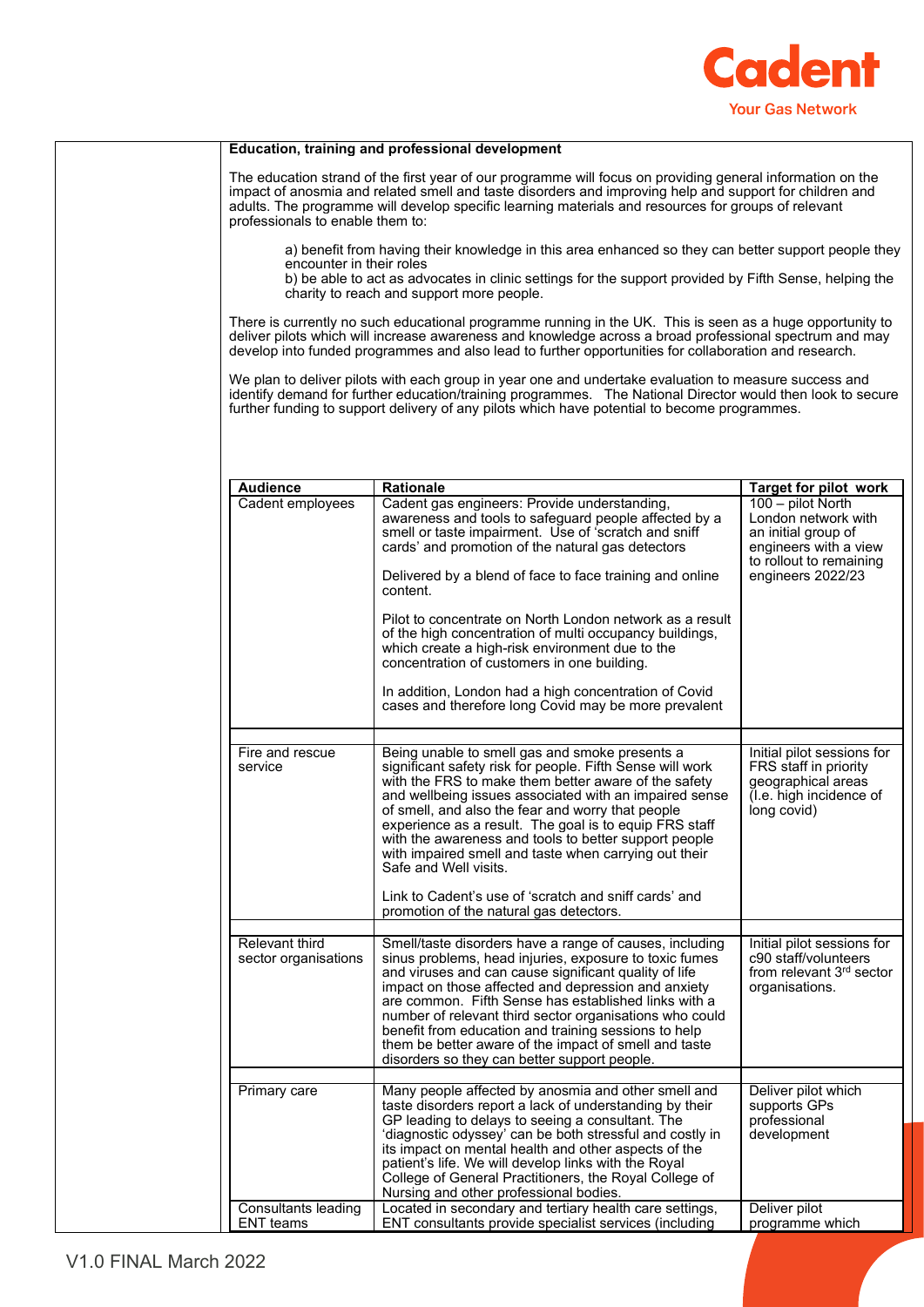

|                                                                      |                                                                                                                                                                                                                                                                                                                                                                                                                                                                                                                                                                                                                                                                           | surgery, where appropriate) for patients presenting with<br>anosmia and other smell and taste disorders. We will<br>further develop our links with ENT UK and the British<br><b>Rhinological Society</b>                                                                                                                                                                                                                                                                                                                                                                                                                                    | develops knowledge<br>and understanding<br>amongst ENT<br>Consultants |  |  |  |
|----------------------------------------------------------------------|---------------------------------------------------------------------------------------------------------------------------------------------------------------------------------------------------------------------------------------------------------------------------------------------------------------------------------------------------------------------------------------------------------------------------------------------------------------------------------------------------------------------------------------------------------------------------------------------------------------------------------------------------------------------------|---------------------------------------------------------------------------------------------------------------------------------------------------------------------------------------------------------------------------------------------------------------------------------------------------------------------------------------------------------------------------------------------------------------------------------------------------------------------------------------------------------------------------------------------------------------------------------------------------------------------------------------------|-----------------------------------------------------------------------|--|--|--|
|                                                                      |                                                                                                                                                                                                                                                                                                                                                                                                                                                                                                                                                                                                                                                                           |                                                                                                                                                                                                                                                                                                                                                                                                                                                                                                                                                                                                                                             |                                                                       |  |  |  |
|                                                                      |                                                                                                                                                                                                                                                                                                                                                                                                                                                                                                                                                                                                                                                                           | Extending the reach of the Cadent Partnership to patients and families across Britain                                                                                                                                                                                                                                                                                                                                                                                                                                                                                                                                                       |                                                                       |  |  |  |
|                                                                      | model to be offered to the other companies.                                                                                                                                                                                                                                                                                                                                                                                                                                                                                                                                                                                                                               | Further, after the initial 12 months, there would be potential to explore extending the Strategic Partnership<br>with Cadent to other GDNs to ensure people with smell and taste disorders in regions not served by Cadent<br>do not feel they are missing out on the excellent benefits the proposed Partnership will bring to Cadent's<br>customers. The partnership established by Cadent and Fifth Sense in the first full year will be a blueprint for a                                                                                                                                                                               |                                                                       |  |  |  |
|                                                                      | <b>Programme Organisation</b>                                                                                                                                                                                                                                                                                                                                                                                                                                                                                                                                                                                                                                             |                                                                                                                                                                                                                                                                                                                                                                                                                                                                                                                                                                                                                                             |                                                                       |  |  |  |
|                                                                      | As the work and impact of Fifth Sense is growing, a key post of National Director will be established to drive<br>the strategic development of Fifth Sense. Subject to funds, the Partnership will also support a new role of<br>Education Officer (part time) and two posts of Information Support Officer to enable the ambitious Cadent<br>Partnership work programme to be delivered.                                                                                                                                                                                                                                                                                 |                                                                                                                                                                                                                                                                                                                                                                                                                                                                                                                                                                                                                                             |                                                                       |  |  |  |
|                                                                      |                                                                                                                                                                                                                                                                                                                                                                                                                                                                                                                                                                                                                                                                           | The responsibilities of the National Director will include:                                                                                                                                                                                                                                                                                                                                                                                                                                                                                                                                                                                 |                                                                       |  |  |  |
|                                                                      | $\bullet$                                                                                                                                                                                                                                                                                                                                                                                                                                                                                                                                                                                                                                                                 | Work directly to ensure the success of the Cadent Partnership, oversee all aspects of the<br>contribution to be made by Fifth Sense and ensure targets are met by Fifth Sense<br>Ensure leadership, good governance and strict financial controls are in place and guide the<br>development of the education programme to enable people unfamiliar with smell and taste disorders<br>to learn about their impact, potential treatments and steps to include effective cures<br>Build the profile and work of Fifth Sense with medical practitioners and those in related professions<br>including the smell, taste and fragrance industries |                                                                       |  |  |  |
|                                                                      | Establish a 'reach and engagement' strategy to ensure people diagnosed with smell and taste<br>disorders and their families know about the work of Fifth Sense and can meet and talk to others with<br>a similar condition; this can be online and also at face-to-face peer support meetings (with safety<br>measures in place, post-Pandemic)<br>Develop the communications strategy for Fifth Sense including a 'reach and engagement' strategy<br>$\bullet$<br>to identify and support people living with anosmia and other smell and taste disorders; further, a<br>media and contacts plan will be put in place to communicate the needs of those affected by smell |                                                                                                                                                                                                                                                                                                                                                                                                                                                                                                                                                                                                                                             |                                                                       |  |  |  |
|                                                                      | and taste disorders in the media and with ministers and senior officials in government<br>The proposed staff structure to deliver the partnership programme is attached as Appendix Thee. The<br>organisation chart also shows the posts supported through an existing grant from the National Lottery<br>Community Fund. This grant runs for three years.                                                                                                                                                                                                                                                                                                                |                                                                                                                                                                                                                                                                                                                                                                                                                                                                                                                                                                                                                                             |                                                                       |  |  |  |
|                                                                      |                                                                                                                                                                                                                                                                                                                                                                                                                                                                                                                                                                                                                                                                           |                                                                                                                                                                                                                                                                                                                                                                                                                                                                                                                                                                                                                                             |                                                                       |  |  |  |
|                                                                      | <b>Customer Reach</b>                                                                                                                                                                                                                                                                                                                                                                                                                                                                                                                                                                                                                                                     |                                                                                                                                                                                                                                                                                                                                                                                                                                                                                                                                                                                                                                             |                                                                       |  |  |  |
|                                                                      | Fifth Sense will deliver a transformational programme to address the safety and wellbeing issues for<br>Cadent's customers living with anosmia and related smell and taste disorders. Fifth Sense as a relatively<br>young charity reaches today some 5,000 people across the country. We anticipate we can grow this number<br>to 75,000 people through the full range of activities set out in this plan.                                                                                                                                                                                                                                                               |                                                                                                                                                                                                                                                                                                                                                                                                                                                                                                                                                                                                                                             |                                                                       |  |  |  |
|                                                                      | partnership.                                                                                                                                                                                                                                                                                                                                                                                                                                                                                                                                                                                                                                                              | In the longer term, Fifth Sense intends to embed the services to be introduced through the Cadent<br>Partnership as core activities for the charity (along with the Research programme currently under<br>development). It will be a key priority for the National Director to ensure Fifth Sense has a sustainable, long<br>term funding model in place by developing several income streams during the term of the Cadent                                                                                                                                                                                                                 |                                                                       |  |  |  |
|                                                                      |                                                                                                                                                                                                                                                                                                                                                                                                                                                                                                                                                                                                                                                                           |                                                                                                                                                                                                                                                                                                                                                                                                                                                                                                                                                                                                                                             |                                                                       |  |  |  |
| Why the Project is<br><b>Being Funded</b><br><b>Through the VCMA</b> |                                                                                                                                                                                                                                                                                                                                                                                                                                                                                                                                                                                                                                                                           | The Cadent and Fifth Sense Partnership Programme will focus on identifying and supporting customers in<br>vulnerable situations as a result of suffering from permanent or temporary anosmia. The aim is to ensure<br>customers and the communities they live in remain safe and free from gas incidents.                                                                                                                                                                                                                                                                                                                                   |                                                                       |  |  |  |
|                                                                      | driven communication channels that include:                                                                                                                                                                                                                                                                                                                                                                                                                                                                                                                                                                                                                               | Cadent and Fifth Sense will work together to create a bespoke programme creating awareness and action                                                                                                                                                                                                                                                                                                                                                                                                                                                                                                                                       |                                                                       |  |  |  |
|                                                                      |                                                                                                                                                                                                                                                                                                                                                                                                                                                                                                                                                                                                                                                                           | National smell and taste support and information service                                                                                                                                                                                                                                                                                                                                                                                                                                                                                                                                                                                    |                                                                       |  |  |  |
|                                                                      |                                                                                                                                                                                                                                                                                                                                                                                                                                                                                                                                                                                                                                                                           | An engagement and education programme                                                                                                                                                                                                                                                                                                                                                                                                                                                                                                                                                                                                       |                                                                       |  |  |  |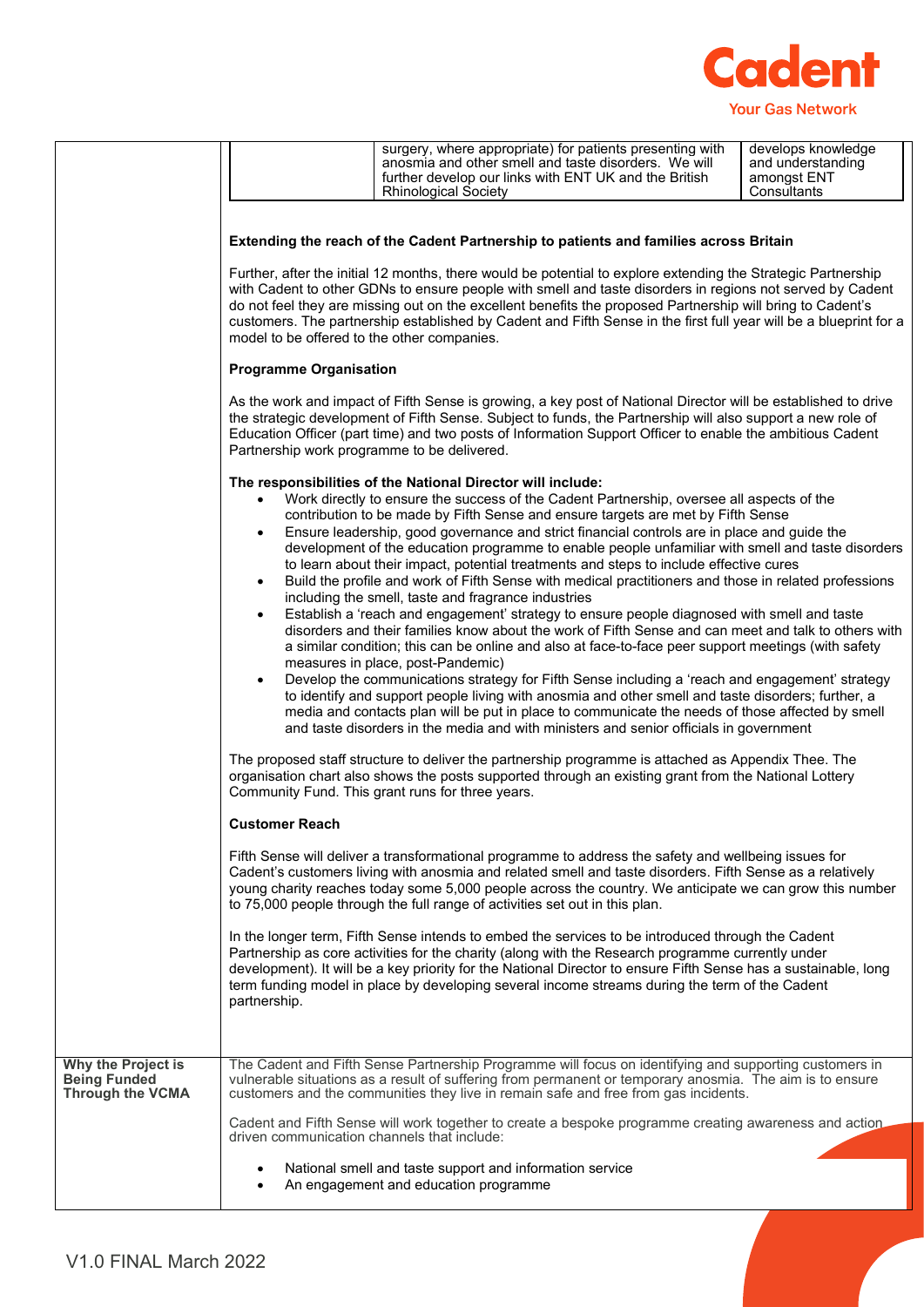

ade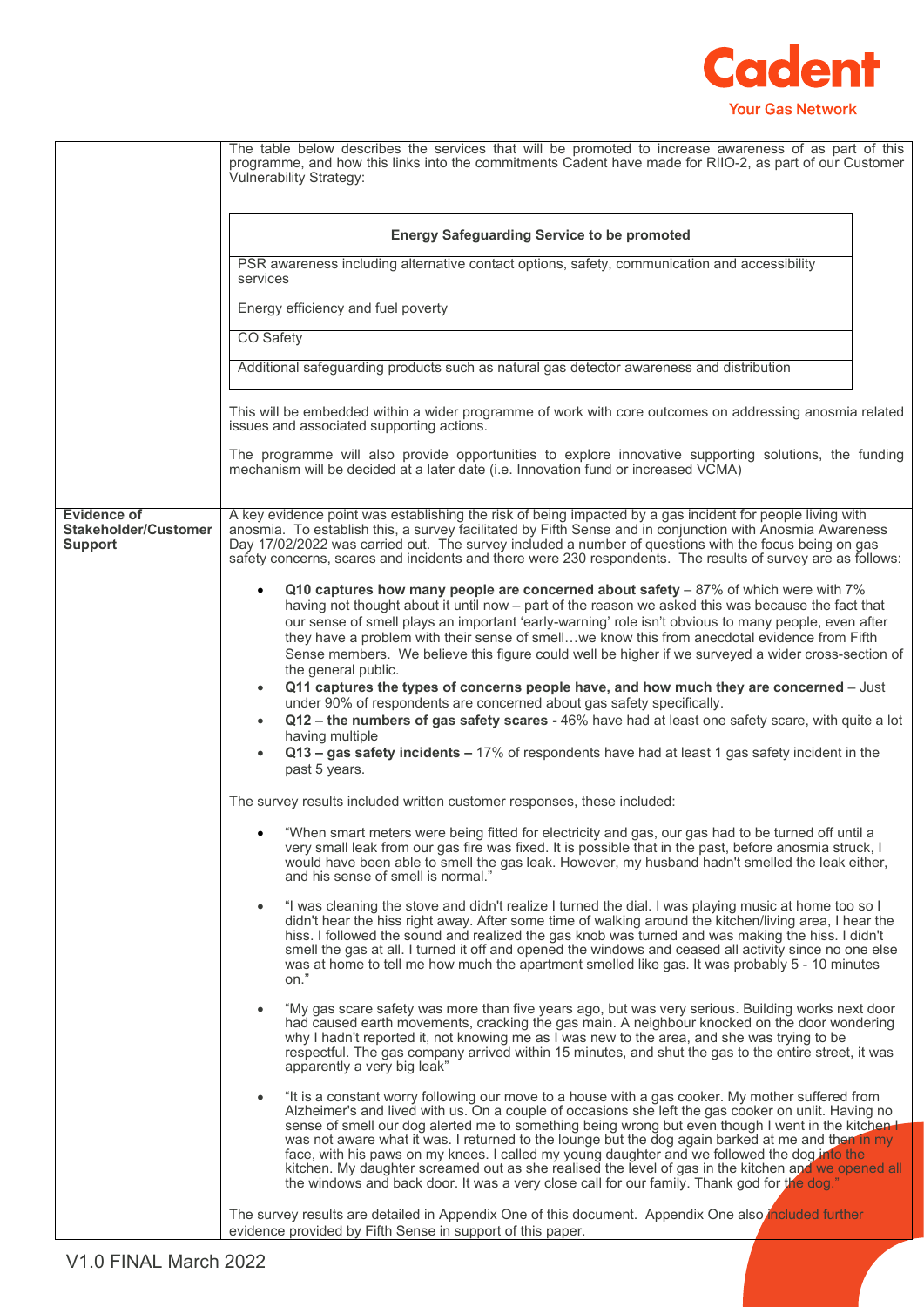

| <b>Information Required</b>                                    | <b>Description</b>                                                                                                                                                                       |                                                                                                                          |                                                                                                                                                                                                                                                                                                                                                                                                                                                  |  |  |  |
|----------------------------------------------------------------|------------------------------------------------------------------------------------------------------------------------------------------------------------------------------------------|--------------------------------------------------------------------------------------------------------------------------|--------------------------------------------------------------------------------------------------------------------------------------------------------------------------------------------------------------------------------------------------------------------------------------------------------------------------------------------------------------------------------------------------------------------------------------------------|--|--|--|
| Outcomes,<br><b>Associated Actions</b><br>and Success Criteria | Fifth Sense will deliver the programme through two core strands of activity:<br>The strategic outcomes of the programme are as follows:                                                  | An engagement and education programme, open to all Cadent employees                                                      | The first national smell and taste support and information service linking with the Priority Services<br>Register, carbon monoxide awareness and fuel poor and energy efficiency initiatives.                                                                                                                                                                                                                                                    |  |  |  |
|                                                                | <b>Outcome</b>                                                                                                                                                                           | <b>Relevant programme</b><br>strand(s)                                                                                   | How this outcome will be delivered                                                                                                                                                                                                                                                                                                                                                                                                               |  |  |  |
|                                                                | Increase awareness of<br><b>PSR Register</b>                                                                                                                                             | National Support and<br>Information Service,<br>Engagement and<br>Education programme                                    | · Signpost all support and information service<br>uses to PSR Register (embedding within call<br>handling script, giving out information at<br>support sessions)<br>· PSR conversations and leaflets given out at<br>Smell and Taste Roadshows. Information<br>about PSR provided in all virtual sessions                                                                                                                                        |  |  |  |
|                                                                | Enabling people with a<br>poor or no sense of smell<br>(anosmia), including<br>those in harder to reach<br>groups, to live safely and<br>well at home                                    | National Support and<br>Information Service,<br>Engagement and<br>Education programme,<br>Research Hub                   | • Provide people with resources and information<br>to help them live safely and well with a smell<br>or taste disorder<br>· Signposting people to free/low cost natural gas<br>detectors<br>. Reach and engagement activities with harder<br>to reach groups and specific ethnic<br>communities<br>. Working with researchers to develop<br>technologies to help vulnerable people<br>affected by smell and taste loss to live safely<br>at home |  |  |  |
|                                                                | To help people stay safe<br>at home through<br>increasing awareness<br>that the sense of smell<br>can deteriorate with age<br>and neurodegenerative<br>disease<br>Educate intermediaries | National Support and<br>Information Service,<br>Engagement and<br>Education programme,<br>Research Hub<br>Engagement and | · Develop and disseminate information<br>resources aimed at older people to increase<br>awareness of age-related smell loss<br>• Disseminate these resources via the<br>Engagement and Education programme<br>• Facilitate and initiate research that seeks to<br>explore this issue further and find solutions to<br>help people stay safe at home<br>• Establish a pioneering national                                                         |  |  |  |
|                                                                | who can in turn reach<br>and engage more people<br>with a smell or taste<br>disorder                                                                                                     | Education programme,                                                                                                     | education/training programme delivered to key<br>audiences including Cadent staff, Fire and<br>Rescue Service, healthcare professionals and<br>relevant 3 <sup>rd</sup> sector organisations                                                                                                                                                                                                                                                     |  |  |  |
|                                                                | In addition to anosmia<br>related activities,<br>Increase awareness of<br>the dangers of carbon<br>monoxide (CO)                                                                         | National Support and<br>Information Service,<br>Engagement and<br>Education programme                                    | · Signpost all support and information service<br>users to CO advise (embedding within call<br>handling script, giving out information at<br>support sessions)<br>. CO conversations and leaflets given out at<br>Smell and Taste Roadshows. Information<br>about CO provided in all virtual sessions<br>. Include children awareness education through<br>Cadent's Safety Seymour and CO Crew<br>initiatives                                    |  |  |  |
|                                                                | In addition to anosmia<br>related activities, support                                                                                                                                    | National Support and<br>Information Service,                                                                             | · Signpost all support and information service<br>users to Fuel Poor and Energy Efficiency                                                                                                                                                                                                                                                                                                                                                       |  |  |  |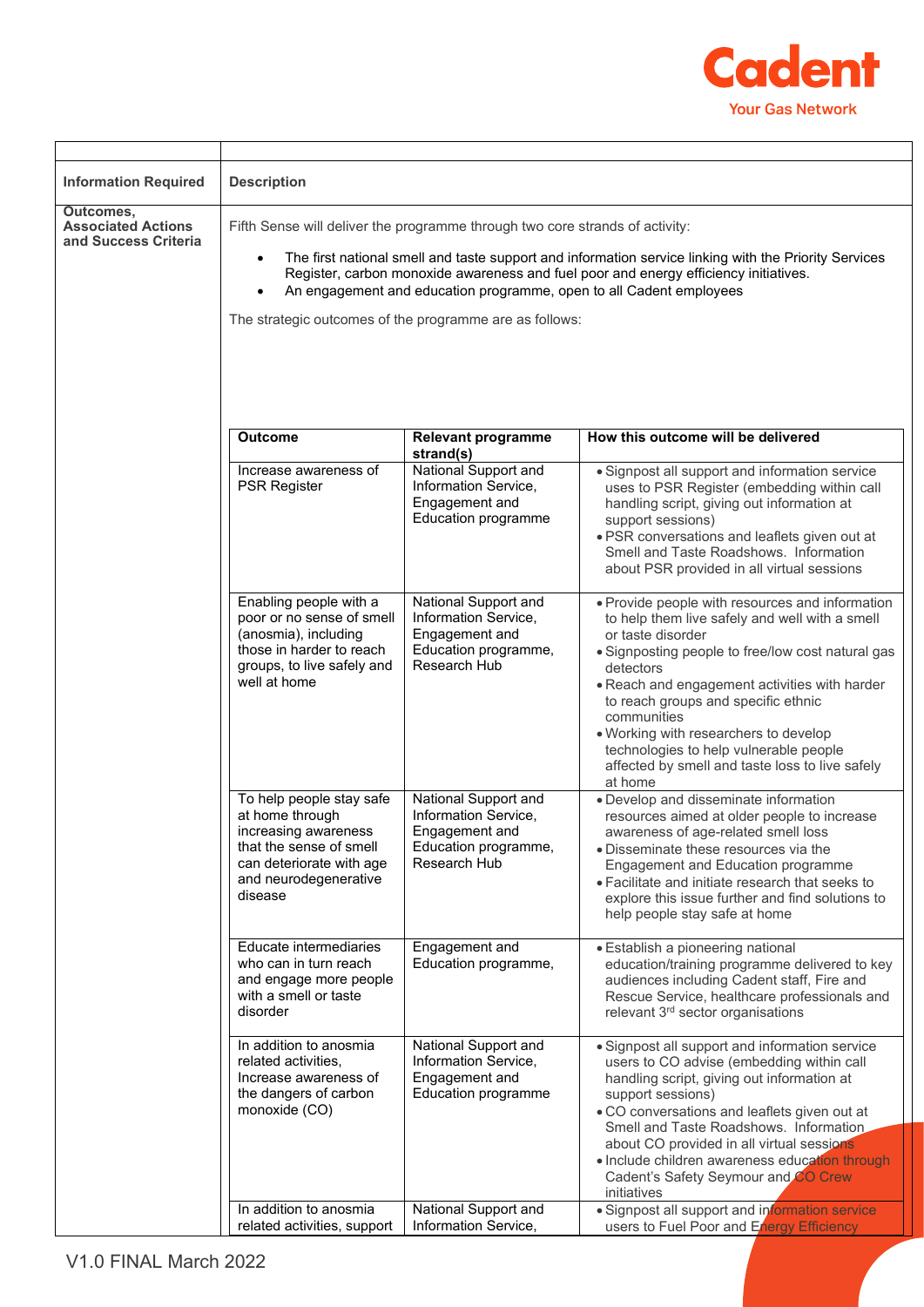

|                                                                                                                                                                                                                                                                                                                                                                                                                                                                                                                                                                                                                                                                                                                                                                                                                                                                                                                                                                                                                                                                                                                                                                                                                                                                                                                                                                                                                                                                                                                                                                                                                                                                                                                                                                                                                                                                                                                                                                                                                          | Cadent in increasing<br>awareness of the Fuel<br>Poor and Energy<br><b>Efficiency initiatives</b><br><b>Measuring Success</b><br>service.<br>Year<br><b>Increase</b><br>people<br>in people<br>reached<br>receiving<br>direct<br>through<br>support<br>from<br><b>Fifth</b><br><b>Sense</b> |        | Engagement and<br>Education programme  |                                                                                          | advise organisations and information<br>(embedding within call handling script, giving<br>out information at support sessions)<br>• Fuel Poor and Energy Efficiency conversations<br>and leaflets given out at Smell and Taste<br>Roadshows. Information about Fuel Poor and<br>Energy Efficiency provided in all virtual<br>sessions<br>In measuring the success and impact of the Cadent partnership, the Social Return on Investment will assess<br>the increase in the reach of Fifth Sense within the patient community. The lockdown and inability to hold face<br>to face gatherings has slowed progress in recruiting volunteers and supporters in 2020-21. However, the<br>Cadent Partnership will enable Fifth Sense to achieve a significant year on year increase in people with<br>anosmia and related smell and taste disorders engaging with Fifth Sense and our information and support |                                                         |                                                                                  |
|--------------------------------------------------------------------------------------------------------------------------------------------------------------------------------------------------------------------------------------------------------------------------------------------------------------------------------------------------------------------------------------------------------------------------------------------------------------------------------------------------------------------------------------------------------------------------------------------------------------------------------------------------------------------------------------------------------------------------------------------------------------------------------------------------------------------------------------------------------------------------------------------------------------------------------------------------------------------------------------------------------------------------------------------------------------------------------------------------------------------------------------------------------------------------------------------------------------------------------------------------------------------------------------------------------------------------------------------------------------------------------------------------------------------------------------------------------------------------------------------------------------------------------------------------------------------------------------------------------------------------------------------------------------------------------------------------------------------------------------------------------------------------------------------------------------------------------------------------------------------------------------------------------------------------------------------------------------------------------------------------------------------------|---------------------------------------------------------------------------------------------------------------------------------------------------------------------------------------------------------------------------------------------------------------------------------------------|--------|----------------------------------------|------------------------------------------------------------------------------------------|---------------------------------------------------------------------------------------------------------------------------------------------------------------------------------------------------------------------------------------------------------------------------------------------------------------------------------------------------------------------------------------------------------------------------------------------------------------------------------------------------------------------------------------------------------------------------------------------------------------------------------------------------------------------------------------------------------------------------------------------------------------------------------------------------------------------------------------------------------------------------------------------------------|---------------------------------------------------------|----------------------------------------------------------------------------------|
|                                                                                                                                                                                                                                                                                                                                                                                                                                                                                                                                                                                                                                                                                                                                                                                                                                                                                                                                                                                                                                                                                                                                                                                                                                                                                                                                                                                                                                                                                                                                                                                                                                                                                                                                                                                                                                                                                                                                                                                                                          |                                                                                                                                                                                                                                                                                             |        | Increase in<br>engagement<br>programme | <b>Number of staff from</b><br>external<br>organisations receiving<br>education/training |                                                                                                                                                                                                                                                                                                                                                                                                                                                                                                                                                                                                                                                                                                                                                                                                                                                                                                         | Cadent<br>colleagues<br>receiving<br>education/training | <b>Cadent</b><br>operational<br>partners<br>receiving<br>education /<br>training |
|                                                                                                                                                                                                                                                                                                                                                                                                                                                                                                                                                                                                                                                                                                                                                                                                                                                                                                                                                                                                                                                                                                                                                                                                                                                                                                                                                                                                                                                                                                                                                                                                                                                                                                                                                                                                                                                                                                                                                                                                                          | 2022                                                                                                                                                                                                                                                                                        | 5,000  | 7,500                                  | 450                                                                                      |                                                                                                                                                                                                                                                                                                                                                                                                                                                                                                                                                                                                                                                                                                                                                                                                                                                                                                         | 1449                                                    | 200                                                                              |
|                                                                                                                                                                                                                                                                                                                                                                                                                                                                                                                                                                                                                                                                                                                                                                                                                                                                                                                                                                                                                                                                                                                                                                                                                                                                                                                                                                                                                                                                                                                                                                                                                                                                                                                                                                                                                                                                                                                                                                                                                          | 2023                                                                                                                                                                                                                                                                                        | 7,500  | 15,000                                 | 600                                                                                      |                                                                                                                                                                                                                                                                                                                                                                                                                                                                                                                                                                                                                                                                                                                                                                                                                                                                                                         | 3001                                                    | 600                                                                              |
|                                                                                                                                                                                                                                                                                                                                                                                                                                                                                                                                                                                                                                                                                                                                                                                                                                                                                                                                                                                                                                                                                                                                                                                                                                                                                                                                                                                                                                                                                                                                                                                                                                                                                                                                                                                                                                                                                                                                                                                                                          | 2024                                                                                                                                                                                                                                                                                        | 10,000 | 30,000                                 | 750                                                                                      |                                                                                                                                                                                                                                                                                                                                                                                                                                                                                                                                                                                                                                                                                                                                                                                                                                                                                                         |                                                         |                                                                                  |
|                                                                                                                                                                                                                                                                                                                                                                                                                                                                                                                                                                                                                                                                                                                                                                                                                                                                                                                                                                                                                                                                                                                                                                                                                                                                                                                                                                                                                                                                                                                                                                                                                                                                                                                                                                                                                                                                                                                                                                                                                          | Total                                                                                                                                                                                                                                                                                       | 22,500 | 52,500                                 | 1,800                                                                                    |                                                                                                                                                                                                                                                                                                                                                                                                                                                                                                                                                                                                                                                                                                                                                                                                                                                                                                         | 4,500                                                   | 800                                                                              |
| Provided direct support to an additional 22,500 people, including within harder to reach communities<br>٠<br>Reached out to 52,500 people, many with Long Covid symptoms including anosmia<br>$\bullet$<br>Delivered training and education programmes to 1,800 people as intermediaries<br>$\bullet$<br>Developing and delivering a structured experiential education and training programme for 4500<br>$\bullet$<br>Cadent colleagues (engineers), a extend this to its operational partners:<br>increase their understanding of the crucial role that our senses of smell and taste play in<br>$\circ$<br>our quality of life, wellbeing and safety, the impact of smell and taste disorders and what<br>can be done to help those affected<br>enable them to pass on their learning to others, including Cadent's customer base through<br>employee's day to day work for the company, and also people in employees' local<br>communities via a Fifth Sense-led Smell and Taste Champion scheme<br>100% of conversations will raise awareness of the PSR to support people who find themselves in a<br>vulnerable situation and facing higher risk through anosmia<br>100% of PSR conversations will include raising awareness of the importance of having an<br>$\bullet$<br>alternative contact added to the PSR<br>In addition to anosmia related activities, support Cadent in increasing awareness of the dangers of<br>carbon monoxide (CO)<br>In addition to anosmia related activities, support Cadent in increasing awareness of the Fuel Poor<br>$\bullet$<br>and Energy Efficiency initiatives such as reduced energy bills, Warm Home Discount and energy<br>safeguarding services<br>Engaged Cadent's Innovation Team in the Fifth Sense Research Strategy and identified future<br>opportunities and put links in place between Cadent's Innovation team and University-based<br>researchers developing multisensory devices and interfaces<br><b>Outline Programme Timeline and Activity Summary</b> |                                                                                                                                                                                                                                                                                             |        |                                        |                                                                                          |                                                                                                                                                                                                                                                                                                                                                                                                                                                                                                                                                                                                                                                                                                                                                                                                                                                                                                         |                                                         |                                                                                  |
|                                                                                                                                                                                                                                                                                                                                                                                                                                                                                                                                                                                                                                                                                                                                                                                                                                                                                                                                                                                                                                                                                                                                                                                                                                                                                                                                                                                                                                                                                                                                                                                                                                                                                                                                                                                                                                                                                                                                                                                                                          |                                                                                                                                                                                                                                                                                             |        |                                        |                                                                                          |                                                                                                                                                                                                                                                                                                                                                                                                                                                                                                                                                                                                                                                                                                                                                                                                                                                                                                         |                                                         |                                                                                  |
|                                                                                                                                                                                                                                                                                                                                                                                                                                                                                                                                                                                                                                                                                                                                                                                                                                                                                                                                                                                                                                                                                                                                                                                                                                                                                                                                                                                                                                                                                                                                                                                                                                                                                                                                                                                                                                                                                                                                                                                                                          | <b>Project Partners and</b><br><b>Fifth Sense - Primary Partner</b><br><b>Third Parties Involved</b><br>Cadent will be working in partnership with Fifth Sense who are a charity governed by a Board of Trustees                                                                            |        |                                        |                                                                                          |                                                                                                                                                                                                                                                                                                                                                                                                                                                                                                                                                                                                                                                                                                                                                                                                                                                                                                         |                                                         |                                                                                  |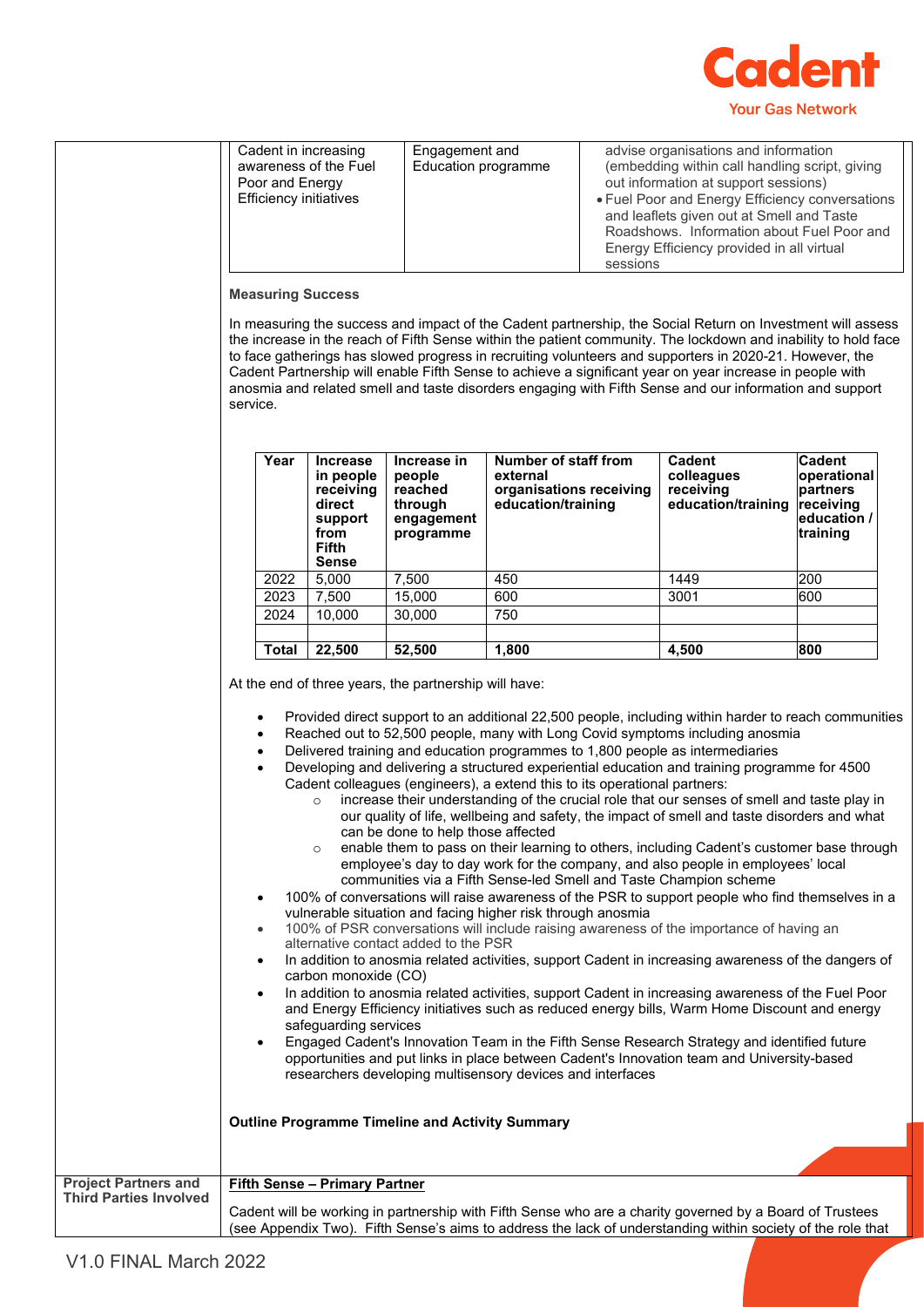

|                                                                                                                                                                                                                                                                                                                                                                                                                                                                                                                                                           | disorders of these senses can have on those affected.                                                                                                                                                                                                                                                                                                                                                                                                               |                                                                                               |                                                |                  | the senses of smell and taste play in our lives, a major reason for the lack of appreciation of the impact that                                                                                                               |  |
|-----------------------------------------------------------------------------------------------------------------------------------------------------------------------------------------------------------------------------------------------------------------------------------------------------------------------------------------------------------------------------------------------------------------------------------------------------------------------------------------------------------------------------------------------------------|---------------------------------------------------------------------------------------------------------------------------------------------------------------------------------------------------------------------------------------------------------------------------------------------------------------------------------------------------------------------------------------------------------------------------------------------------------------------|-----------------------------------------------------------------------------------------------|------------------------------------------------|------------------|-------------------------------------------------------------------------------------------------------------------------------------------------------------------------------------------------------------------------------|--|
|                                                                                                                                                                                                                                                                                                                                                                                                                                                                                                                                                           | Fifth sense aim to play a leading role in educating society on the importance of the senses of smell and taste<br>to our lives. Through this they can: engender better awareness of the serious consequences of smell and<br>taste disorders; demonstrate the need for better education amongst the medical profession; lobby for greater<br>availability of medical services and pursue the need for further research into such conditions and their<br>treatment. |                                                                                               |                                                |                  |                                                                                                                                                                                                                               |  |
| Fifth Sense is a register charity (charity number 1175553) and a company limited by guarantee (company<br>number 10255303)                                                                                                                                                                                                                                                                                                                                                                                                                                |                                                                                                                                                                                                                                                                                                                                                                                                                                                                     |                                                                                               |                                                |                  |                                                                                                                                                                                                                               |  |
|                                                                                                                                                                                                                                                                                                                                                                                                                                                                                                                                                           | National Lottery Community Fund secured in 2019. The programme is well                                                                                                                                                                                                                                                                                                                                                                                              |                                                                                               |                                                |                  | Fifth Sense has experience of managing a major national programme through the three-year grant from the                                                                                                                       |  |
|                                                                                                                                                                                                                                                                                                                                                                                                                                                                                                                                                           | Fifth sense will engage with third parties to design and deliver the programme, including:                                                                                                                                                                                                                                                                                                                                                                          |                                                                                               |                                                |                  |                                                                                                                                                                                                                               |  |
|                                                                                                                                                                                                                                                                                                                                                                                                                                                                                                                                                           | <b>Fire and Rescue Service</b>                                                                                                                                                                                                                                                                                                                                                                                                                                      |                                                                                               |                                                |                  |                                                                                                                                                                                                                               |  |
|                                                                                                                                                                                                                                                                                                                                                                                                                                                                                                                                                           | GPs and community health professionals                                                                                                                                                                                                                                                                                                                                                                                                                              |                                                                                               |                                                |                  |                                                                                                                                                                                                                               |  |
|                                                                                                                                                                                                                                                                                                                                                                                                                                                                                                                                                           | presenting with anosmia and other smell and taste disorders.                                                                                                                                                                                                                                                                                                                                                                                                        |                                                                                               |                                                |                  | ENT Teams - ENT consultants provide specialist services (including surgery, where appropriate) for patients                                                                                                                   |  |
|                                                                                                                                                                                                                                                                                                                                                                                                                                                                                                                                                           | matter most to the people who need to use the research in their everyday lives.                                                                                                                                                                                                                                                                                                                                                                                     |                                                                                               |                                                |                  | James Lind Alliance (University College London) - The James Lind Alliance (JLA) is a non-profit making<br>initiative established in 2004. Aim is to make sure that health research funders are aware of the issues that       |  |
| <b>Potential for New</b><br>Cadent have made a commitment to have 2 million direct conversations to raise awareness of the PSR<br>during the RIIO-2 period. Therefore, the conversations that take place via the direct support, engagement<br>Learning<br>programme and education programme as part of this programme will not only contribute towards the 2<br>million, but will also allow our engineers to arrive at those properties fully informed, knowing how they can<br>adapt their actions accordingly, to benefit the needs of the household. |                                                                                                                                                                                                                                                                                                                                                                                                                                                                     |                                                                                               |                                                |                  |                                                                                                                                                                                                                               |  |
|                                                                                                                                                                                                                                                                                                                                                                                                                                                                                                                                                           | contact.                                                                                                                                                                                                                                                                                                                                                                                                                                                            |                                                                                               |                                                |                  | Currently a minimal number of customers registered on the PSR have an additional contact listed, therefore<br>we can use this opportunity to highlight the importance of a customer listing a trusted person as an additional |  |
|                                                                                                                                                                                                                                                                                                                                                                                                                                                                                                                                                           |                                                                                                                                                                                                                                                                                                                                                                                                                                                                     | Cadent will be able to have a greater knowledge of where people have anosmia within networks. |                                                |                  |                                                                                                                                                                                                                               |  |
| Cadent colleagues will gain a greater understanding of the anosmia and how its effects impact people lives<br>and what actions should be taken to ensure they remain safe as well as the communities they live in from<br>gas related incidents.                                                                                                                                                                                                                                                                                                          |                                                                                                                                                                                                                                                                                                                                                                                                                                                                     |                                                                                               |                                                |                  |                                                                                                                                                                                                                               |  |
|                                                                                                                                                                                                                                                                                                                                                                                                                                                                                                                                                           | As the programme progresses there will be further learning opportunities available through innovation<br>initiatives                                                                                                                                                                                                                                                                                                                                                |                                                                                               |                                                |                  |                                                                                                                                                                                                                               |  |
| <b>Scale of VCMA</b>                                                                                                                                                                                                                                                                                                                                                                                                                                                                                                                                      | The programme funding with be for a 3 year period and total £471.3k and breaks down as follows:                                                                                                                                                                                                                                                                                                                                                                     |                                                                                               |                                                |                  |                                                                                                                                                                                                                               |  |
| <b>Project and SROI</b><br><b>Calculations</b>                                                                                                                                                                                                                                                                                                                                                                                                                                                                                                            |                                                                                                                                                                                                                                                                                                                                                                                                                                                                     | Year 1                                                                                        |                                                | Year 2           | Year <sub>3</sub>                                                                                                                                                                                                             |  |
|                                                                                                                                                                                                                                                                                                                                                                                                                                                                                                                                                           | National Support and                                                                                                                                                                                                                                                                                                                                                                                                                                                | £79.6k                                                                                        |                                                | £79.6k           | £79.6k                                                                                                                                                                                                                        |  |
|                                                                                                                                                                                                                                                                                                                                                                                                                                                                                                                                                           | <b>Information Service</b><br>Engagement and                                                                                                                                                                                                                                                                                                                                                                                                                        | 77.5k                                                                                         |                                                | 77.5k            | 77.5k                                                                                                                                                                                                                         |  |
|                                                                                                                                                                                                                                                                                                                                                                                                                                                                                                                                                           | <b>Education Programme</b>                                                                                                                                                                                                                                                                                                                                                                                                                                          |                                                                                               |                                                |                  |                                                                                                                                                                                                                               |  |
|                                                                                                                                                                                                                                                                                                                                                                                                                                                                                                                                                           | £157.1k<br>£157.1k<br>£157.1k<br>Total                                                                                                                                                                                                                                                                                                                                                                                                                              |                                                                                               |                                                |                  |                                                                                                                                                                                                                               |  |
|                                                                                                                                                                                                                                                                                                                                                                                                                                                                                                                                                           | return as follows:                                                                                                                                                                                                                                                                                                                                                                                                                                                  |                                                                                               |                                                |                  | An independent SROI assessment has been undertaken by SIA Partners which has resulted in a positive                                                                                                                           |  |
|                                                                                                                                                                                                                                                                                                                                                                                                                                                                                                                                                           |                                                                                                                                                                                                                                                                                                                                                                                                                                                                     |                                                                                               |                                                |                  |                                                                                                                                                                                                                               |  |
| <b>National Support and Information Service</b><br>5-Year Benefit Breakdown                                                                                                                                                                                                                                                                                                                                                                                                                                                                               |                                                                                                                                                                                                                                                                                                                                                                                                                                                                     |                                                                                               |                                                |                  |                                                                                                                                                                                                                               |  |
|                                                                                                                                                                                                                                                                                                                                                                                                                                                                                                                                                           |                                                                                                                                                                                                                                                                                                                                                                                                                                                                     |                                                                                               | PSR & wider<br>services<br>3%                  | Financial<br>10% |                                                                                                                                                                                                                               |  |
|                                                                                                                                                                                                                                                                                                                                                                                                                                                                                                                                                           | 5-year SROI Results                                                                                                                                                                                                                                                                                                                                                                                                                                                 |                                                                                               |                                                |                  |                                                                                                                                                                                                                               |  |
|                                                                                                                                                                                                                                                                                                                                                                                                                                                                                                                                                           | <b>Total cost</b>                                                                                                                                                                                                                                                                                                                                                                                                                                                   | £377,417.07                                                                                   | £254.98 per<br>person                          |                  |                                                                                                                                                                                                                               |  |
|                                                                                                                                                                                                                                                                                                                                                                                                                                                                                                                                                           | Total gross present value                                                                                                                                                                                                                                                                                                                                                                                                                                           | £5,736,628.41                                                                                 | Health & Safety<br>87%                         |                  |                                                                                                                                                                                                                               |  |
|                                                                                                                                                                                                                                                                                                                                                                                                                                                                                                                                                           | <b>NPV</b>                                                                                                                                                                                                                                                                                                                                                                                                                                                          | £5,359,211.33                                                                                 |                                                |                  |                                                                                                                                                                                                                               |  |
|                                                                                                                                                                                                                                                                                                                                                                                                                                                                                                                                                           | <b>SROI</b>                                                                                                                                                                                                                                                                                                                                                                                                                                                         | £14.20                                                                                        | Financial Health & Safety PSR & wider services |                  |                                                                                                                                                                                                                               |  |
|                                                                                                                                                                                                                                                                                                                                                                                                                                                                                                                                                           |                                                                                                                                                                                                                                                                                                                                                                                                                                                                     |                                                                                               |                                                |                  |                                                                                                                                                                                                                               |  |
|                                                                                                                                                                                                                                                                                                                                                                                                                                                                                                                                                           | <b>Engagement and Education Programme</b>                                                                                                                                                                                                                                                                                                                                                                                                                           |                                                                                               |                                                |                  |                                                                                                                                                                                                                               |  |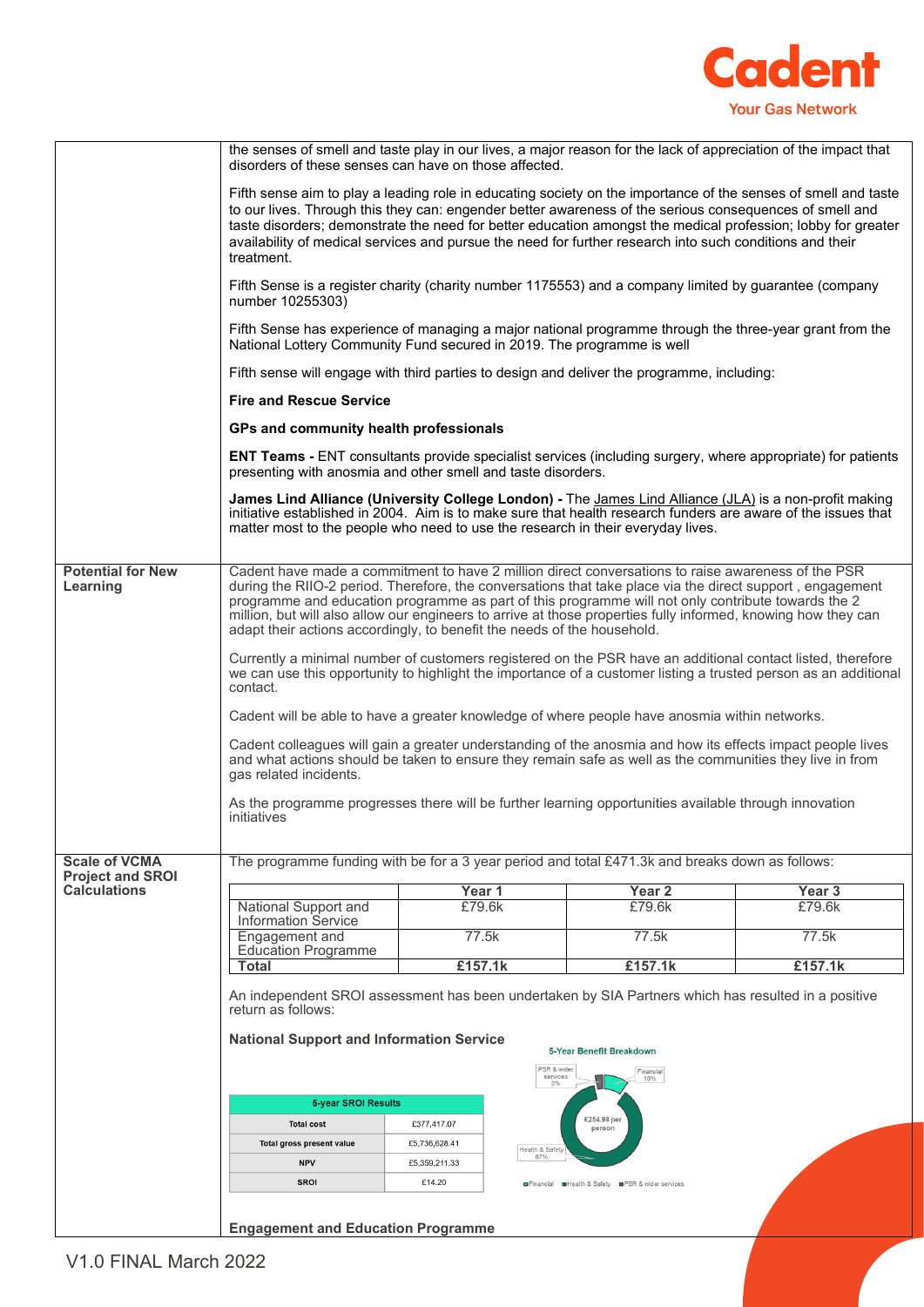

|                                                                        | 5-Year Benefit Breakdown                                                                                                                                                                                                                                                                                                                                                                                                                                                                                                                                                                                                    |                                              |                                                                  |  |  |
|------------------------------------------------------------------------|-----------------------------------------------------------------------------------------------------------------------------------------------------------------------------------------------------------------------------------------------------------------------------------------------------------------------------------------------------------------------------------------------------------------------------------------------------------------------------------------------------------------------------------------------------------------------------------------------------------------------------|----------------------------------------------|------------------------------------------------------------------|--|--|
|                                                                        | PSR & wider<br>Financial<br>services<br>10%<br>3%                                                                                                                                                                                                                                                                                                                                                                                                                                                                                                                                                                           |                                              |                                                                  |  |  |
|                                                                        | 5-year SROI Results                                                                                                                                                                                                                                                                                                                                                                                                                                                                                                                                                                                                         |                                              |                                                                  |  |  |
|                                                                        | <b>Total cost</b>                                                                                                                                                                                                                                                                                                                                                                                                                                                                                                                                                                                                           | £368,244.41                                  | £50,22 per<br>person                                             |  |  |
|                                                                        | Total gross present value                                                                                                                                                                                                                                                                                                                                                                                                                                                                                                                                                                                                   | £2,636,427.28                                | Health & Safety                                                  |  |  |
|                                                                        | <b>NPV</b>                                                                                                                                                                                                                                                                                                                                                                                                                                                                                                                                                                                                                  | £2,268,182.87                                | 87%                                                              |  |  |
|                                                                        | <b>SROI</b>                                                                                                                                                                                                                                                                                                                                                                                                                                                                                                                                                                                                                 | £6.16                                        | <b>■Financial ■Health &amp; Safety ■PSR &amp; wider services</b> |  |  |
| <b>VCMA Project Start</b>                                              | PDF<br><b>Cadent Fifth Sense</b><br>SROI Results v1.0.pdf<br>April 2022 - April 2025                                                                                                                                                                                                                                                                                                                                                                                                                                                                                                                                        | Detailed SROI results including assumptions: |                                                                  |  |  |
| and End Date                                                           |                                                                                                                                                                                                                                                                                                                                                                                                                                                                                                                                                                                                                             |                                              |                                                                  |  |  |
| <b>Geographical Area</b>                                               | By the end of the programme the aim is to embed working practices across all Cadent Networks.                                                                                                                                                                                                                                                                                                                                                                                                                                                                                                                               |                                              |                                                                  |  |  |
|                                                                        | A training programme pilot will initially take place in North London network due to the high number of Covid<br>infections and potential for long Covid as a result. As there is also a high concentration of multi occupancy<br>buildings the anosmia related risk is naturally higher due to population density.<br>The smell and taste support and information service will be national<br>There will be an opportunity to rollout the Cadent Fifth Sense Partnership blueprint across other GDNs which<br>in turn would indirectly extend the overall geographical reach. This will be dependent on successful piloting |                                              |                                                                  |  |  |
|                                                                        | and GDN funding support.                                                                                                                                                                                                                                                                                                                                                                                                                                                                                                                                                                                                    |                                              |                                                                  |  |  |
| <b>Remaining Amount in</b><br>the Allowance at Time<br>of Registration | Remaining funding left in the Licensee's/ Licensees' funding pot.                                                                                                                                                                                                                                                                                                                                                                                                                                                                                                                                                           |                                              |                                                                  |  |  |

# **Gas Network Vulnerability and Carbon Monoxide Allowance (VCMA) Governance Document - PEA Control Table**

| In order to ensure that a VCMA project is registered in accordance with the Ofgem VCMA governance document (incl.<br>project eligibility assessment), the below table should be completed as part of the project registration process. |                               |
|----------------------------------------------------------------------------------------------------------------------------------------------------------------------------------------------------------------------------------------|-------------------------------|
| Stage 1: Customer Strategy Team PEA Peer Review                                                                                                                                                                                        |                               |
| Date Immediate Team Peer Review Completed:                                                                                                                                                                                             | Review Completed By: Jo Giles |
| Stage 2: Customer Strategy Team Management Review: Gemma Norton                                                                                                                                                                        |                               |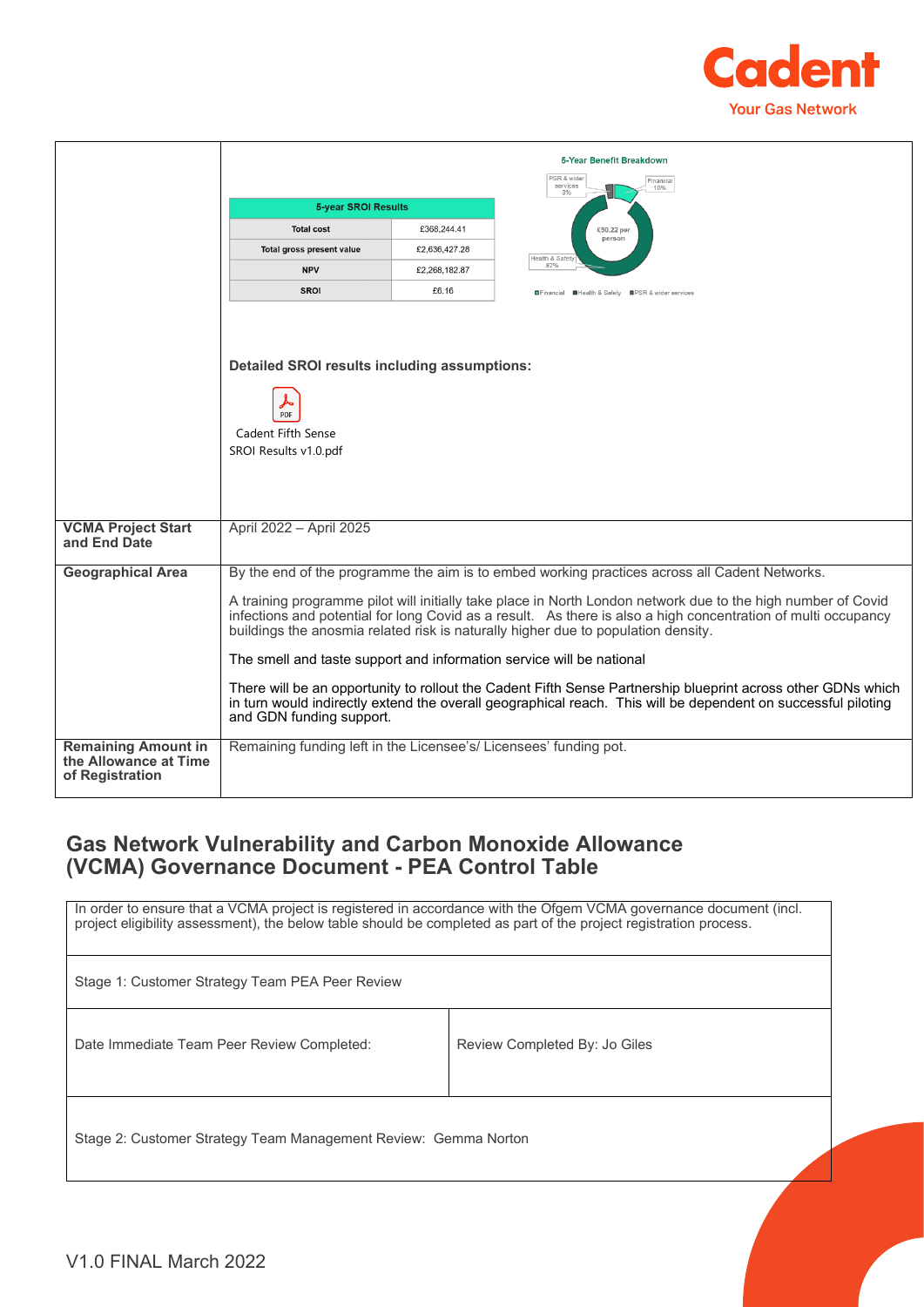

| Date Management Review Completed:                                                                 | Review Completed By: |
|---------------------------------------------------------------------------------------------------|----------------------|
| Step 3: Director of Customer Strategy Sign-Off                                                    |                      |
| Director of Customer Strategy Sign-Off Date:                                                      |                      |
| Step 4: Upload PEA Document to the Website & Notification Email Sent to Ofgem (vcma@ofgem.gov.uk) |                      |
| Date that PEA Document Uploaded to the Website:                                                   |                      |
| Date that Notification Email Sent to Ofgem:                                                       |                      |

# **Gas Network Vulnerability and Carbon Monoxide Allowance (VCMA) Governance Document - Project Registration Process**

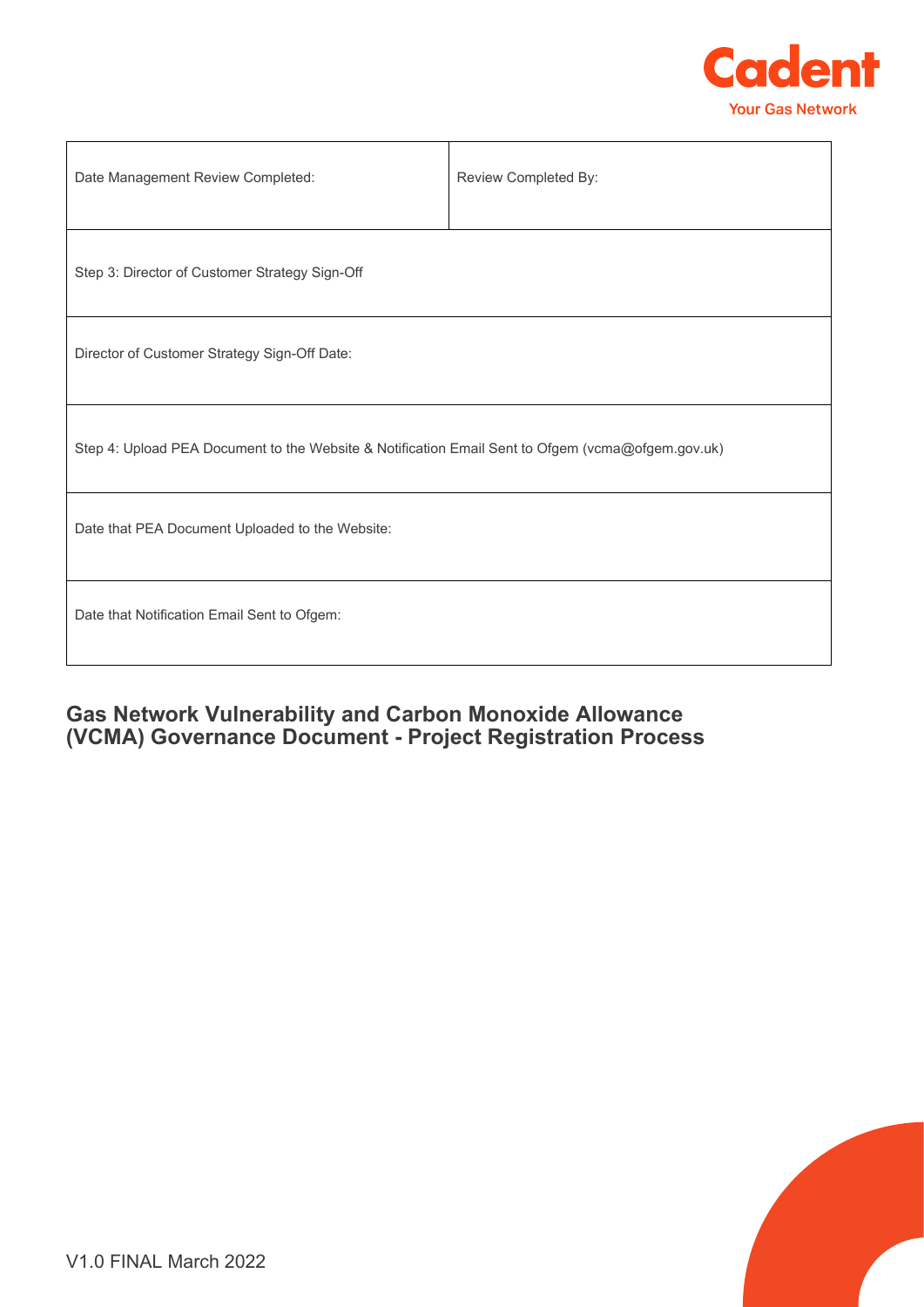



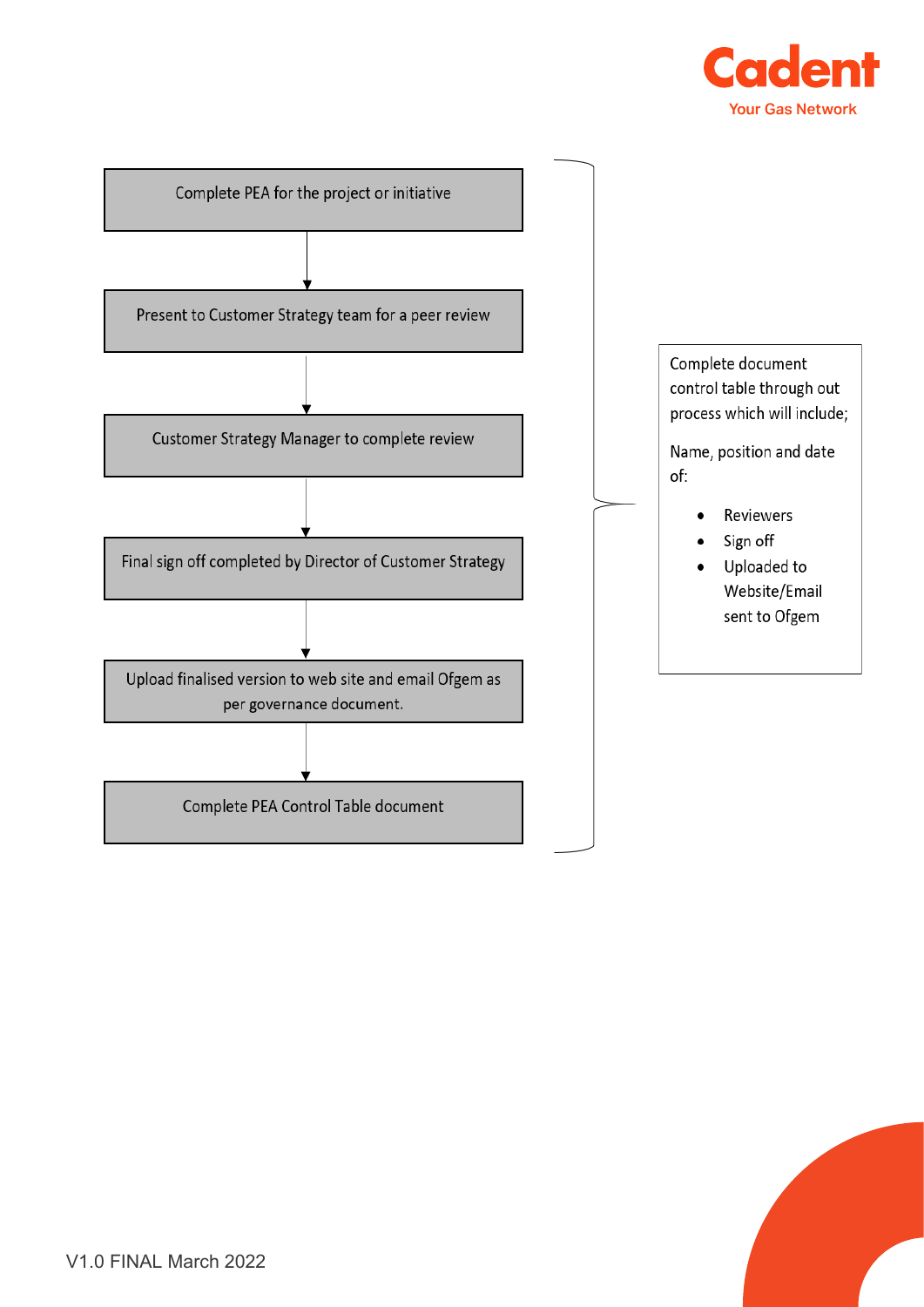

# **Appendix One**

#### **Fifth Sense Anosmia Awareness Survey Results**



Q10 Safety Concerns Q11 What concerns 040322.pdf you 040322.pdf



Q12 Gas safety scares.pdf



Q13 Gas safety incidents 040322.pdf

### **Evidence of Need from (i) Published scientific and clinical papers and (ii) Fifth Sense patient data**

Loss of smell is a common complaint in adults. The overall prevalence of olfactory disorders varies between 1 and 20% according to different European population surveys, with anosmia, complete loss of smell, thought to affect at least 1% of the population.

Data on absolute numbers of UK sufferers is lacking; largely due to under-reporting by patients, GPs and ENT Specialists, exacerbated by a lack of coding needed for NHS data.

Chronic rhinosinusitis (CRS) is estimated to affect 10% of the UK population and at least 1% of the population seek a GP consultation every year with 120,000 related ENT outpatient consultations and 40,000 operations for sinus surgery in England and Wales. Loss of smell is one of the diagnostic symptoms of CRS and highlighted as a frequently dismissed symptom by sufferers. Sinus disease is the commonest cause of smell loss seen in a secondary care setting. Loss of smell due to viral damage and head injury remain the two second most common causes.

In March 2017, the official journal of the International Rhinologic Society published a position paper on olfactory dysfunction, citing figures on prevalence that varied widely with survey design.

However, it is clear that prevalence increases sharply with age, with reported incidence as high as 40% for over-65s and over 60% for over-80s. The paper notes that "the sense of smell remains relatively poorly researched and is often neglected by the medical community", and that "there is increasing evidence that olfactory impairment can affect quality of life, through environmental and social anxiety, food and weight disturbances and depression. Moreover, a growing body of evidence connects olfaction to major health outcomes, including neurodegenerative disease and death." [6](#page-14-0)

From the information gathered by Fifth Sense from our own members it is clear that smell and taste disorders have a massive impact on people's lives. In 2014 Fifth Sense carried out the first UK survey of people living with smell and taste disorders in collaboration with the University of East Anglia. Key findings from 496 respondents were that:

- patients with olfactory loss (of all causes) report high rates of depression (49%) and anxiety (47%). This compares to rates of depression of 8-12% amongst the general UK population [7](#page-14-1)
- 92% experienced reduced appreciation of food and drink due to a loss of flavour perception which can adversely affect their appetite, but this can be made even worse if distortions of the sense of smell (such as parosmia) co-exist (67% of Post-Viral Olfactory Loss sufferers). There do not appear to be comparable data for the general population
- 85% experienced exposure to dangers such as gas and rotten food; again, do not appear to be any comparable data for the general population
- Between 56% and 76% experienced emotional difficulties such as anger, frustration, stress and isolation; do not appear to be any comparable data for general population

#### **Comments from people living with anosmia included:**

- "Life … is full of odours and tastes that make us aware of dangers and delight. This has been removed from me and my life."
- "When I was told my anosmia was permanent, the doctor who told me became very embarrassed and possibly threatened by my reaction and actually told me that I should consider myself lucky it wasn't my sight. It's over 9 years later and I am still very angry at the medical response."
- "Above all smell is the sense which makes reality different from a highly sophisticated TV facsimile. Its absence thereby gives a feeling of isolation as well as depriving one of a myriad of pleasures, and, as I have personally experienced following a gas escape, can put one - and others - in very dangerous situations."

<span id="page-14-0"></span><sup>6</sup> Published in Rhinology, VOLUME 54, Supplement 26, March 2017

<span id="page-14-1"></span><sup>7</sup> "Psychiatric morbidity among adults living in private households", Singleton et al, 2003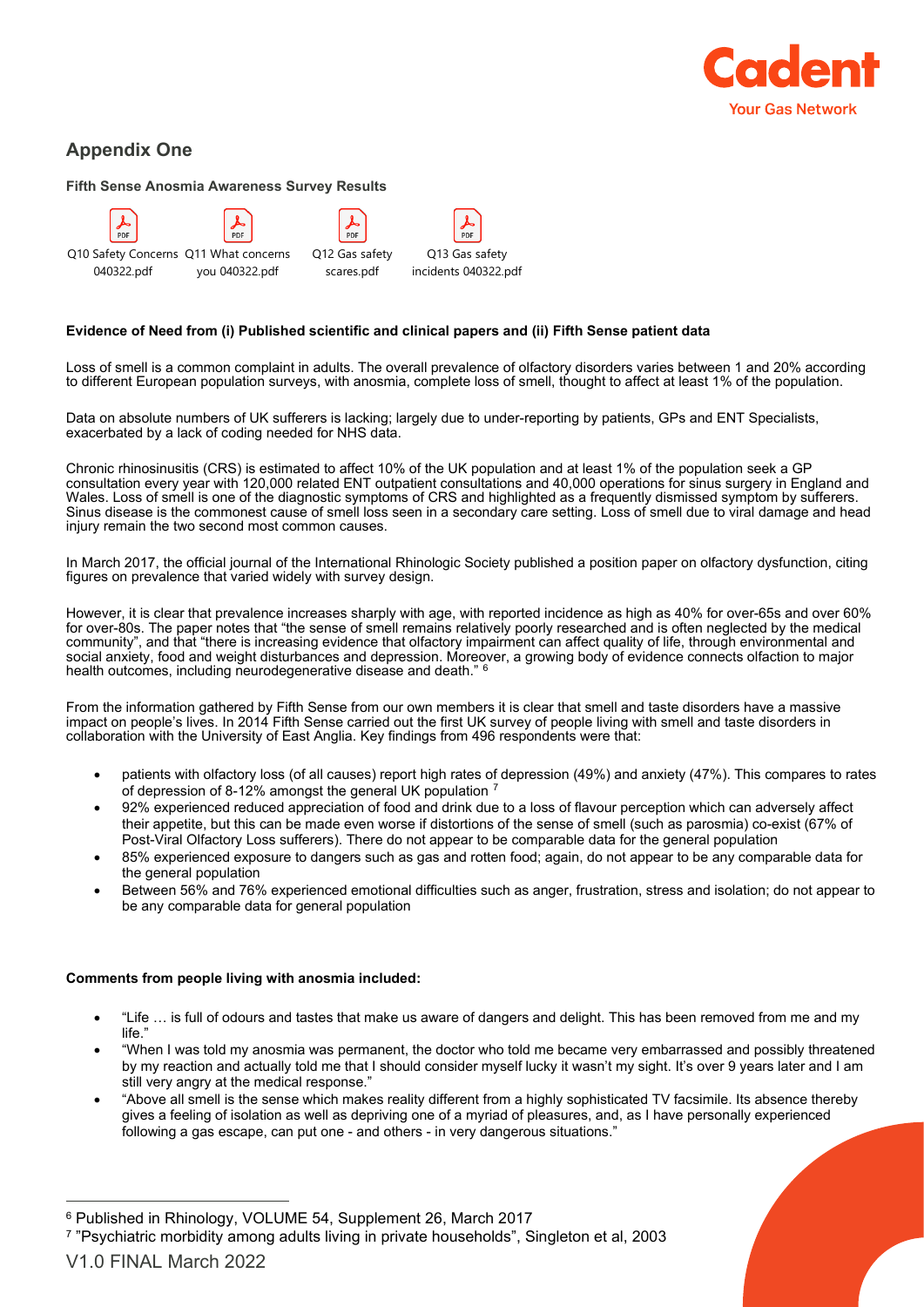

• "I lost my sense of smell 34 years ago. I have still not come to terms with it. I remember what pleasure and learning I got through smelling things. I used to be an avid cook and perfumes were a serious interest. Because it is an invisible disability, most people do not know I have it and do not understand."

The survey concluded that "there is a significant and previously unquantified problem with those affected in many ways from professional to emotional and nutritional issues. However, there is also a greater problem of the understanding of the role the sense of smell plays in everyday lives, both in the general public and among the medical profession." [8](#page-15-0)

Scientific papers arising from this study included a paper published by the Royal College of Surgeons in 2014, which noted that "olfactory dysfunction is common, affecting 1–5% of those under the age of 60 and at least 20% of those aged more than 60 years. In many UK centres, the approach to it is variable and routine olfactory testing is not performed, as noted by a recent survey of British ENT surgeons. This is in contrast to Europe and the USA, where many specialist smell and taste centres already exist." <sup>s</sup>

In an interview published on the Fifth Sense website in May 2018, neuroscientist and psychologist Dr Rachel Herz highlights in particular how smell impacts on mood, sexual attraction and personal relationships.

In 2016 Fifth Sense carried out a more solution-focused member survey, with 596 responses. Key findings included:

- The most commonly reported symptom was complete anosmia (77%)
- 60% said their condition had lasted for 5 years or more
- 88% had sought medical advice. Of these 71% had found it unhelpful, and a further 22% were unsure. Only 7% had definitely found it helpful.

In 2020 a research paper based on a project undertaken by Fifth Sense, 'Barriers to effective health care for patients who have smell or taste disorders' revealed alarming facts about the poor levels of understanding and care of smell and taste disorders experienced by many patients.

The findings, captured via a major survey undertaken by Fifth Sense and completed by over 600 patients, highlight the difficulties that people with smell and taste disorders experience in accessing treatment.

- More than one-third of GPs and more than half of neurologists failed to recognise an impaired sense of smell or taste as being a problem for the patient
- More than 60% of patients in the study reported suffering from anxiety or depression
- Some 98% of patients said their quality of life had been affected
- Alarmingly, only around 20% of patients reported in the survey that they had experienced an improvement in their symptoms following treatment

The survey captured the poor experiences of patients when accessing healthcare for their smell and taste disorder. It also highlighted the poor level of understanding of the impact of smell and taste disorders on patients by many GPs and consultants.

The survey identified many areas that were consistent across multiple experiences, including:

- Knowledge of appropriate treatments is often lacking amongst medical professionals, leading to no treatment or repeated ineffective treatments being prescribed.
- Obtaining a specialist consultation is a challenge for many patients, with 1 in 4 reporting a difficulty in getting a referral.
- The clear impact that smell and taste impairment can have on mental health. There are many reasons why this could be the case, including the loss of quality of life and also the fact that smell and taste have clear connections to important emotional parts of our brains.

<sup>8</sup> Published in Chemical Senses 39: 711-718, 2014

<span id="page-15-1"></span><span id="page-15-0"></span><sup>9</sup> In Annals of Royal College of Surgeons of England (Suppl) 2014; 96: 156-159

V1.0 FINAL March 2022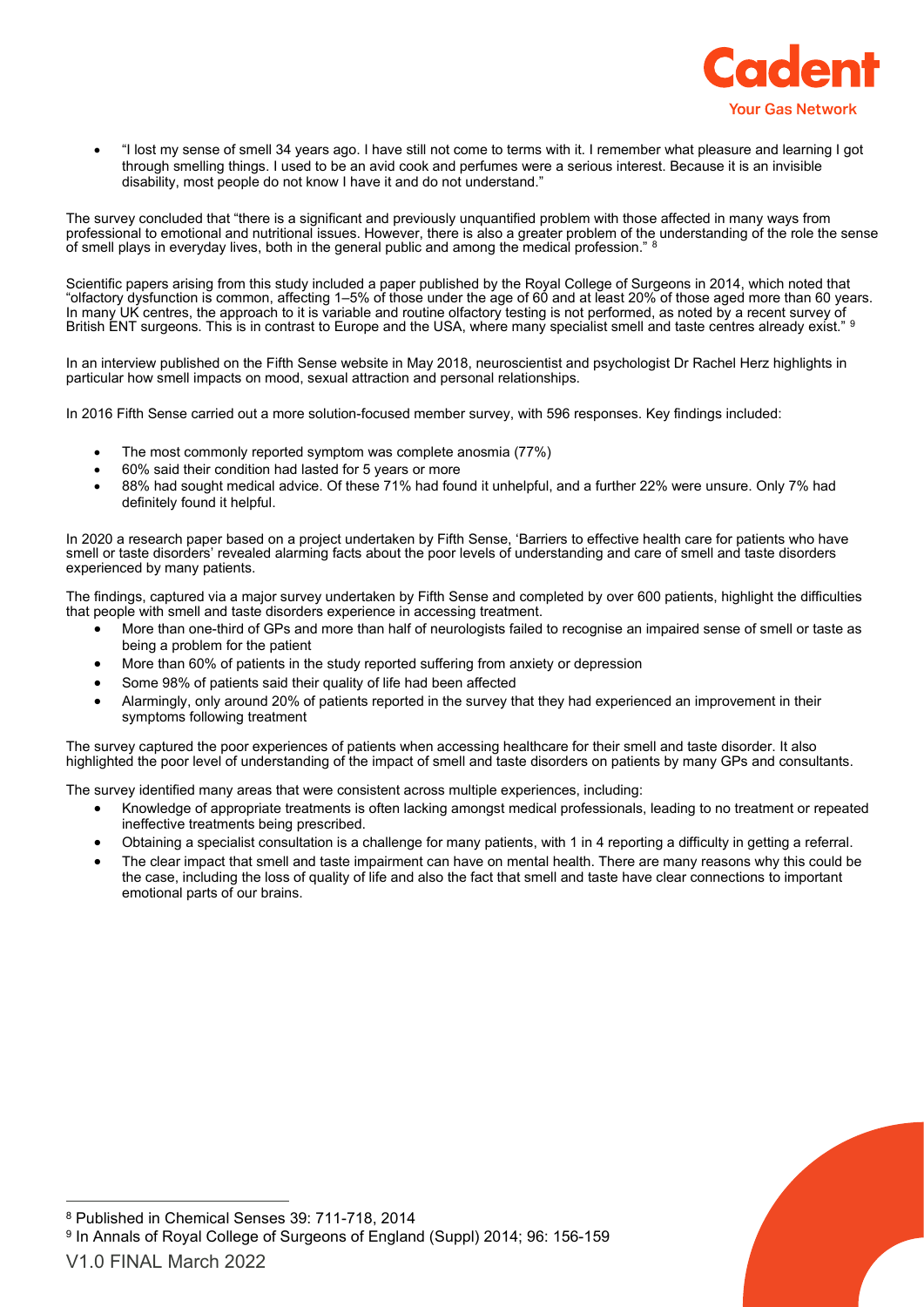

## **Appendix Two**

#### **Short biographies of the Trustees of Fifth Sense**

- Professor Carl Philpott is Professor of Rhinology and Olfactology, Norwich Medical School, University of East Anglia. Also Honorary Consultant ENT Surgeon & Rhinologist, Norfolk & Waveney ENT Service, Director of Medical and Research Affairs
- Azim Karimjee is an engineer by training who has held several senior positions in the commercial sector. He was Finance Director of Prologic Ltd on his retirement in February 2019. In addition to his role as a Trustee and the Treasurer of Fifth Sense, Azim is a school governor and Principal of the EPS Partnership which focuses on helping ambitious SMEs develop and grow
- Esther Kirby is a Registered Nurse with more than three decades of working in health care. She was a Chief Nurse in the NHS before retiring in 2018. Esther is a Kings Fund Top Managers Programme Alumna and also worked in health education transformation at Health Education England. She has been recognised as a Queens Nurse (QNI) for her work and achievements in community nursing
- Robert Meadowcroft brings expertise in leading and managing health charities, organisational development and community engagement. He was a Director and then Chief Executive of Muscular Dystrophy UK for 12 years after several years leading Research and Policy at Parkinson's UK. Robert has played a leading role in partnerships that secured legislative changes to permit stem cell research and cuttingedge genetic treatments in the UK
- Duncan Boak is the Founder of Fifth Sense and the Chair of the Board of Trustees. In Duncan's own words: "In 2005, as the result of a severe head injury, I lost my sense of smell. Before then, like most people, I took this sense for granted and had little understanding of the contribution it made to my quality of life. Told that I would just have to live with it by my doctor, I spent over six years thinking I was one of a handful of people on the planet affected by this hidden condition, but without fully understanding or engaging with my loss. My goal was to create the organisation that I wish had existed to support me with my loss; a charity to help and inform people affected by smell and taste disorders, transform society's understanding of the importance of these senses and drive research into better understanding and treating these conditions. I'm incredibly proud of the organisation we've created, our values and ethics and our fantastic team of staff, trustees, volunteers and advisors."